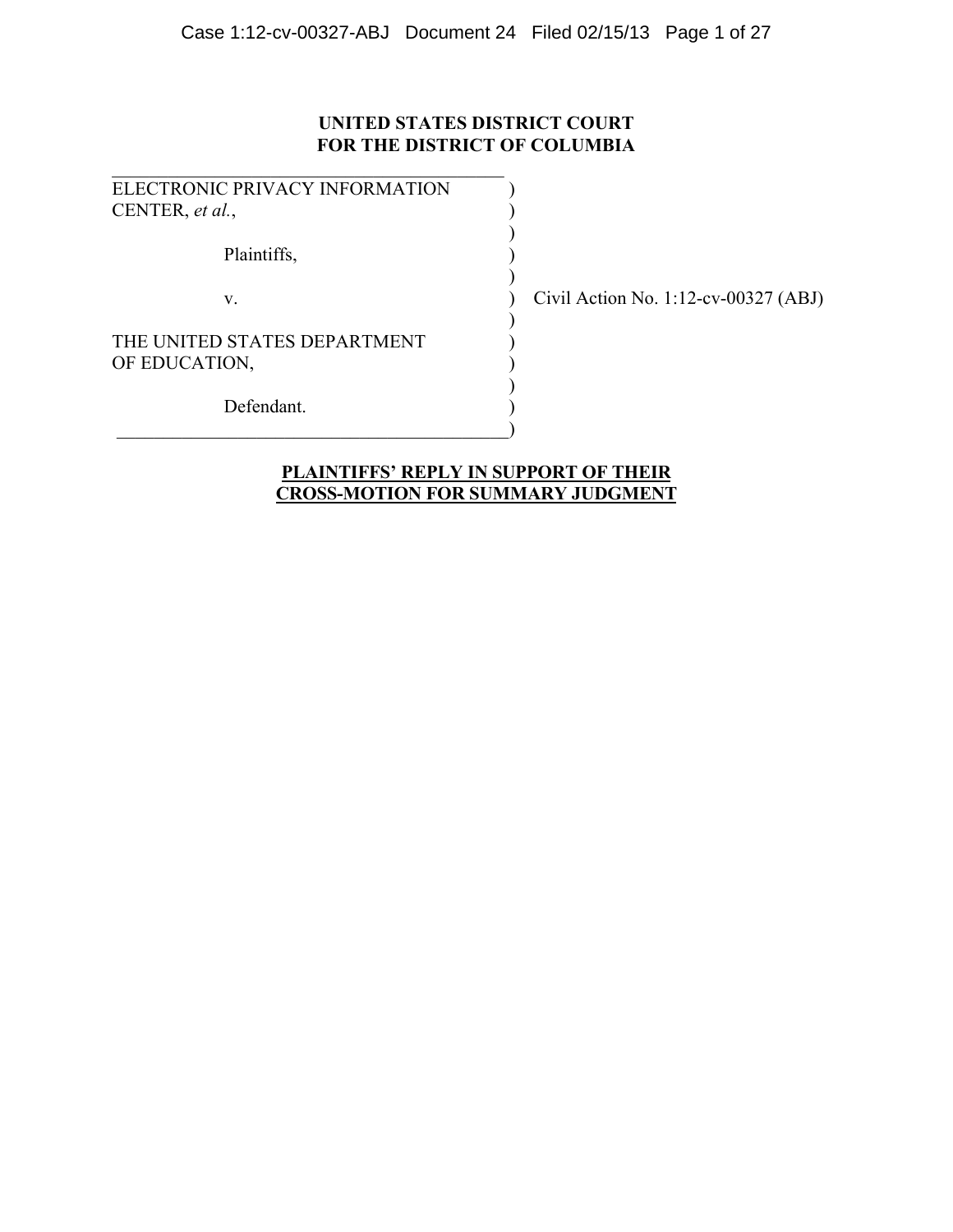# **TABLE OF CONTENTS**

| $\mathbf{I}$ .                                                                                                                                                                                                                                                                                                                                                                       |
|--------------------------------------------------------------------------------------------------------------------------------------------------------------------------------------------------------------------------------------------------------------------------------------------------------------------------------------------------------------------------------------|
| The Individual Plaintiffs have Standing to Bring Suit Because There is an Imminent Risk that<br>П.                                                                                                                                                                                                                                                                                   |
|                                                                                                                                                                                                                                                                                                                                                                                      |
| EPIC has Standing to Bring Suit on Behalf of the Members of its Advisory Board and Board of<br>Ш.                                                                                                                                                                                                                                                                                    |
|                                                                                                                                                                                                                                                                                                                                                                                      |
| The Final Rule Is Entitled to Chevron Review, But Ultimately Fails to Qualify for Chevron<br>IV.                                                                                                                                                                                                                                                                                     |
|                                                                                                                                                                                                                                                                                                                                                                                      |
| The Department's Reinterpretation of "Directory Information" Exceeds the Agency's Statutory<br>V.                                                                                                                                                                                                                                                                                    |
|                                                                                                                                                                                                                                                                                                                                                                                      |
| The Final Rule's Definition of "Authorized Representative" Exceeds the Education<br>VI.                                                                                                                                                                                                                                                                                              |
| Department's Statutory Authority Because the Plain Meaning and Legislative History of the FERPA                                                                                                                                                                                                                                                                                      |
| Foreclose the Department's Interpretation, and the Definition is Otherwise Not a Permissible                                                                                                                                                                                                                                                                                         |
|                                                                                                                                                                                                                                                                                                                                                                                      |
| The FERPA's Statutory Text and Legislative History Forbid the Department's Broad<br>А.<br>Notwithstanding Congress's Statutory Limitations for "Authorized Representatives," the<br>B.<br>Department's Definition for "Authorized Representatives" is Not a Permissible Construction of the<br>VII. The Final Rule's Expansive Definition For Education Programs Is Not a Reasonable |
|                                                                                                                                                                                                                                                                                                                                                                                      |
| VIII. The Disputed Definitions Are Not in Accordance with Law Because They Are Contrary to the                                                                                                                                                                                                                                                                                       |
|                                                                                                                                                                                                                                                                                                                                                                                      |
|                                                                                                                                                                                                                                                                                                                                                                                      |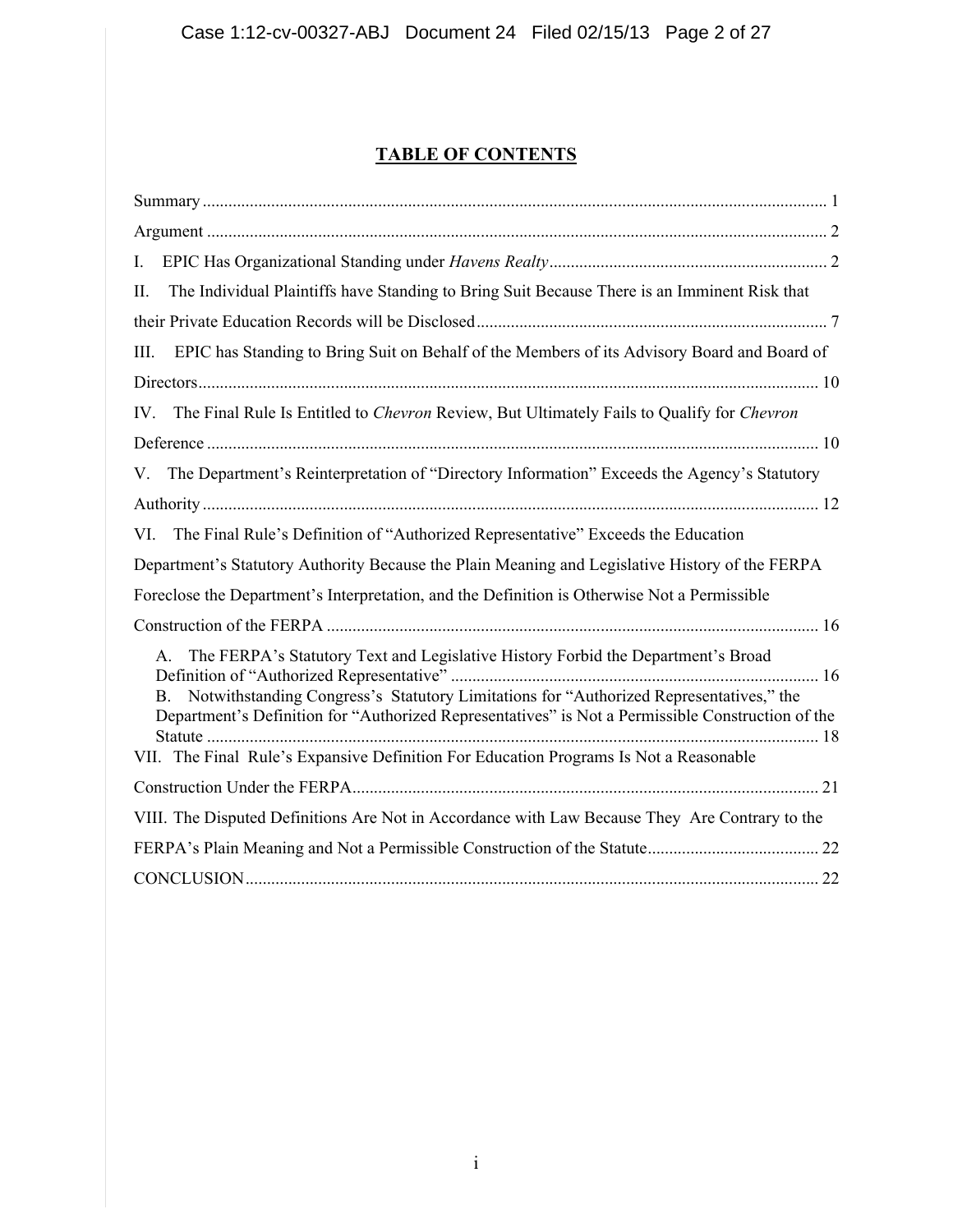### **TABLE OF AUTHORITIES**

Cases

| Abigail Alliance for Better Access to Developmental Drugs v. Eschenbach, 469 F.3d 129 (D.C. Cir. 2006) 3, 5, 6<br>Action Alliance of Senior Citizens of Greater Philadelphia v. Heckler, 789 F.2d 931 (D.C. Cir. 1986) 3 |  |
|--------------------------------------------------------------------------------------------------------------------------------------------------------------------------------------------------------------------------|--|
|                                                                                                                                                                                                                          |  |
|                                                                                                                                                                                                                          |  |
|                                                                                                                                                                                                                          |  |
| *Am. Soc. for Prevention of Cruelty to Animals v. Feld Entm't, Inc., 659 F.3d 13 (D.C. Cir. 2011)  2, 4, 6                                                                                                               |  |
|                                                                                                                                                                                                                          |  |
|                                                                                                                                                                                                                          |  |
|                                                                                                                                                                                                                          |  |
|                                                                                                                                                                                                                          |  |
|                                                                                                                                                                                                                          |  |
| EchoStar Satellite L.L.C. v. F.C.C., __ F.3d __, 04-1033, 2013 WL 149996 (D.C. Cir. Jan. 15, 2013)  11                                                                                                                   |  |
|                                                                                                                                                                                                                          |  |
|                                                                                                                                                                                                                          |  |
| Fair Employment Council of Greater Washington, Inc. v. BMC Mktg. Corp., 28 F.3d 1268 (D.C. Cir. 1994)  3, 5, 6                                                                                                           |  |
|                                                                                                                                                                                                                          |  |
|                                                                                                                                                                                                                          |  |
|                                                                                                                                                                                                                          |  |
|                                                                                                                                                                                                                          |  |
|                                                                                                                                                                                                                          |  |
|                                                                                                                                                                                                                          |  |
|                                                                                                                                                                                                                          |  |
|                                                                                                                                                                                                                          |  |
|                                                                                                                                                                                                                          |  |
|                                                                                                                                                                                                                          |  |
|                                                                                                                                                                                                                          |  |
|                                                                                                                                                                                                                          |  |
|                                                                                                                                                                                                                          |  |
|                                                                                                                                                                                                                          |  |
| <b>Statutes</b>                                                                                                                                                                                                          |  |
|                                                                                                                                                                                                                          |  |
|                                                                                                                                                                                                                          |  |
|                                                                                                                                                                                                                          |  |
|                                                                                                                                                                                                                          |  |
|                                                                                                                                                                                                                          |  |
|                                                                                                                                                                                                                          |  |
|                                                                                                                                                                                                                          |  |
|                                                                                                                                                                                                                          |  |
|                                                                                                                                                                                                                          |  |
|                                                                                                                                                                                                                          |  |
|                                                                                                                                                                                                                          |  |
|                                                                                                                                                                                                                          |  |
|                                                                                                                                                                                                                          |  |
|                                                                                                                                                                                                                          |  |
|                                                                                                                                                                                                                          |  |
| Other Authorities                                                                                                                                                                                                        |  |
|                                                                                                                                                                                                                          |  |
|                                                                                                                                                                                                                          |  |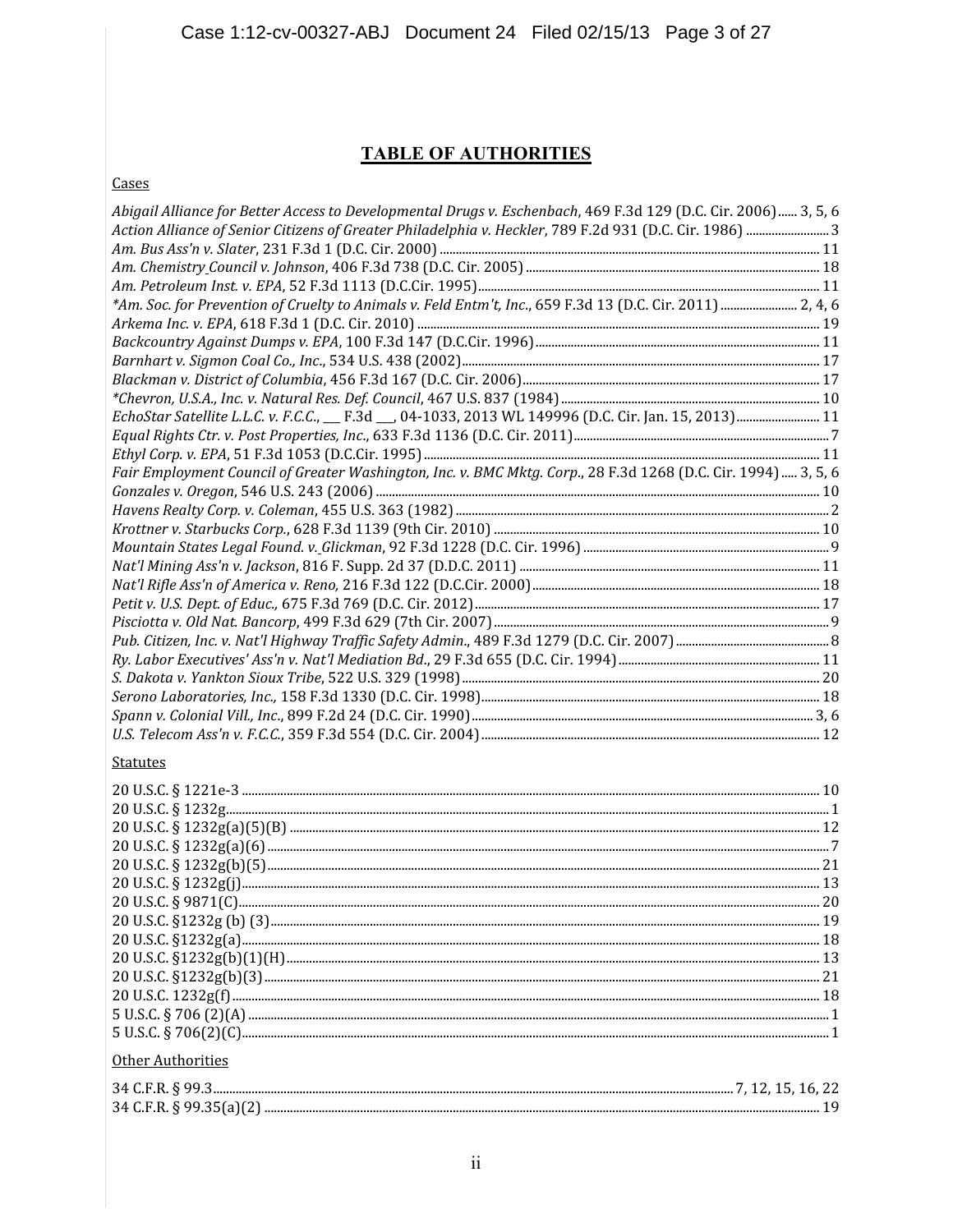#### Case 1:12-cv-00327-ABJ Document 24 Filed 02/15/13 Page 4 of 27

*Statewide Longitudinal Data Systems Grant Program, Grantee State – District of Columbia*, U.S. Dep't of Educ., Nat'l Ctr. For Educ. Statistics...............................................................................................................................................................8

*Statewide Longitudinal Data Systems Grant Program, Grantee State – Massachusetts,* U.S. Dep't of Educ., Nat'l Ctr. For Educ. Statistics .........................................................................................................................................................................8

*Statewide Longitudinal Data Systems Grant Program, Grantee State – Missouri*, US Dep't of Educ., Nat'l Ctr. For Educ. Statistics ..........................................................................................................................................................................................8

*Statewide Longitudinal Data Systems Grant Program, Grantee State – Texas,* U.S. Dep't of Educ., Nat'l Ctr. For Educ. Statistics ..........................................................................................................................................................................................8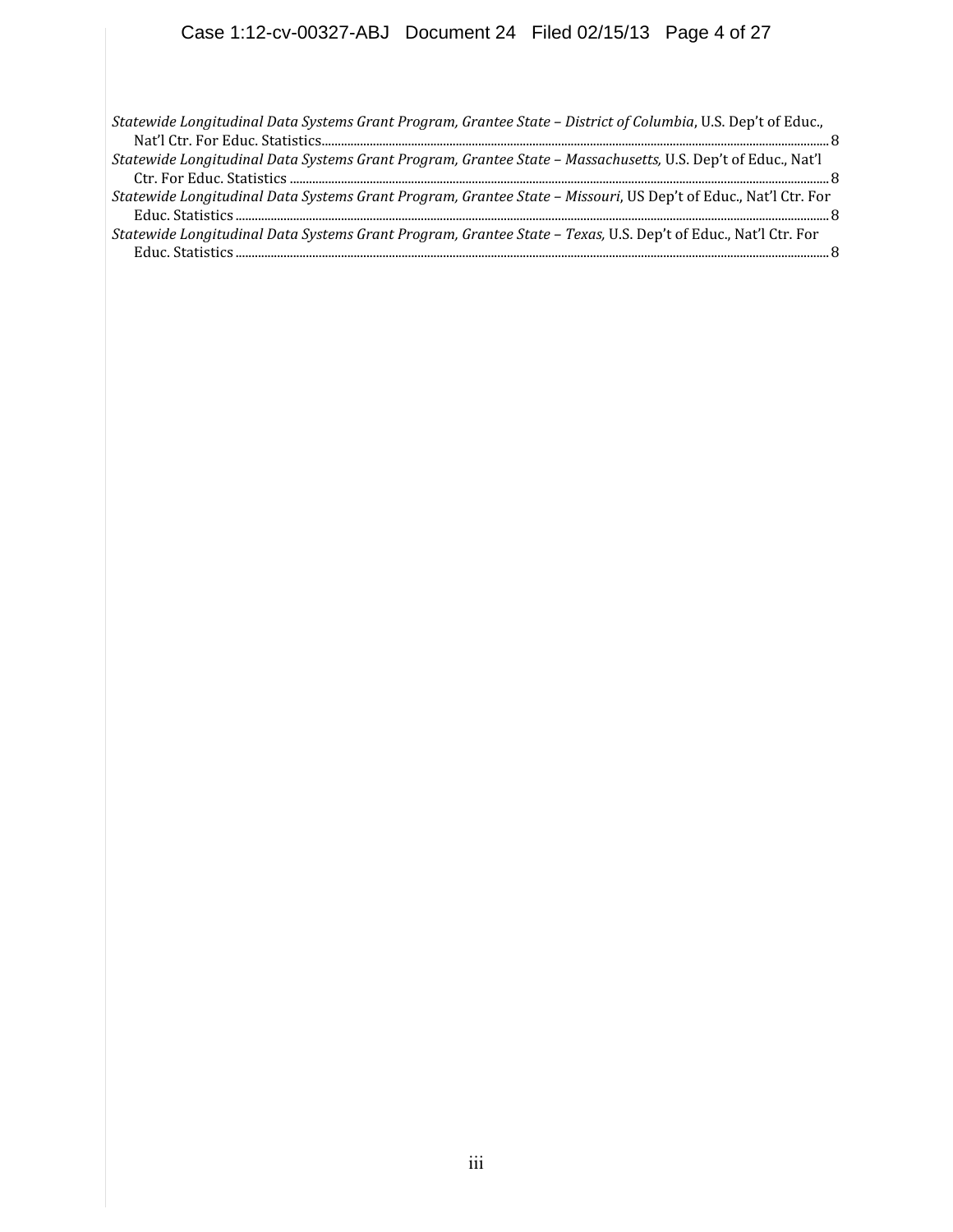#### **SUMMARY**

The Electronic Privacy Information Center ("EPIC"), together with co-plaintiffs Grayson Barber, Pablo Garcia Molina, Peter Neumann, and Deborah Peel, submits the following reply in support of their motion for summary judgment against Defendant the U.S. Department of Education ("Department"). EPIC and co-plaintiffs challenge the Education Department's 2011 Final Rule ("Final Rule") modifying the Family Educational Rights and Privacy Act of 1974, as amended ("FERPA"), 20 U.S.C. § 1232g. The Final Rule's definitions of "directory information," "authorized representative," and "education program" violate the Administrative Procedure Act because they were promulgated "in excess of [the Department's] statutory authority," and are "not in accordance with law." 5 U.S.C.  $\S$  706 (2)(A), (C); Compl.  $\P$  30, 35 Feb. 29, 2012, ECF No. 1.

By repeatedly claiming that Congress did not foreclose its interpretations, the Department concedes that Congress did not authorize the agency to transform the FERPA's fundamental definitions. The Department conceded in its notice of proposed rulemaking, the Final Rule, and throughout its dispositive briefs that it acted unilaterally, without Congressional approval, to remove what the agency perceived as barriers to implementing statewide longitudinal data systems ("SLDS"). Notwithstanding the agency's repeated attempts to infer authority where this is none, the Department's interpretations are unreasonable under the FERPA, and are therefore not entitled to *Chevron* deference.

For the foregoing reasons, and the discussion below, the Court should grant EPIC's cross-motion for summary judgment and deny the Department's motion to dismiss or, in the alternative, for summary judgment.

1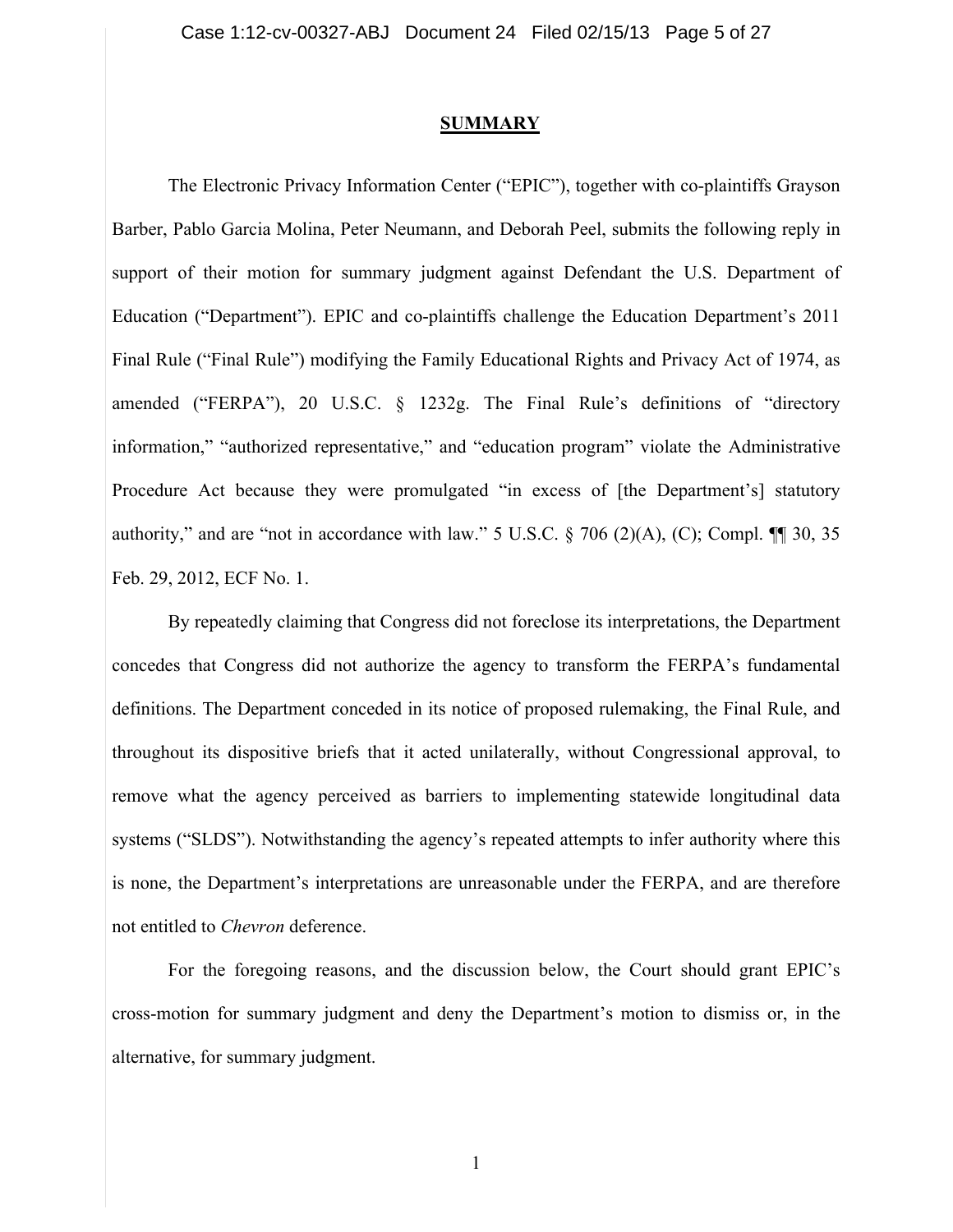### **ARGUMENT**

## **I. EPIC Has Organizational Standing under** *Havens Realty*

The test for organizational standing under *Havens Realty Corp. v. Coleman*, 455 U.S. 363 (1982), has been clearly set forth by this Circuit. First, the Court must "ask[] whether the defendant's allegedly unlawful activities injured the plaintiff's interest in promoting its mission." *Am. Soc. for Prevention of Cruelty to Animals v. Feld Entm't, Inc*., 659 F.3d 13, 25 (D.C. Cir. 2011) (citing *Equal Rights Ctr. v. Post Properties, Inc*., 633 F.3d 1136, 1140 (D.C. Cir. 2011)). Second, the Court must "then ask whether the plaintiff used its resources to counteract that injury." *Id*. A plaintiff who satisfies both parts of the inquiry has suffered a "concrete and demonstrable injury" sufficient to establish standing under Article III. *Id.* at 25 (quoting *Havens Realty Corp.*, 455 U.S. at 379).<sup>1</sup>

EPIC has made such a showing in this case: there is a clear conflict between EPIC's mission, which is to "to preserve the privacy safeguards established by Congress in laws such as the FERPA," EPIC Opp'n and Cross-Mot. 9, and the Department's Final Rule, which undermines the privacy safeguards established by the FERPA. Additionally, EPIC has expended resources to combat the injury inflicted by the Department's rulemaking. As the declarations of Mr. Rotenberg and Ms. Barnes explain, the rulemaking has caused EPIC to increase the amount of resources devoted to investigation and education regarding the privacy risks and lawfulness of the Department's actions. *See* Decl. of Khaliah Barnes ¶¶ 12-16; Decl. of Marc Rotenberg ¶¶ 9-

<sup>&</sup>lt;sup>1</sup> The Department states that EPIC has "failed to *plead* organizational standing." Defs. Opp. and Reply 13 n.13. EPIC's Complaint identified EPIC as an organizational plaintiff, Compl. ¶2, and alleged that it had "suffered a legal wrong and ha[s] been adversely affected and aggrieved by the ED's final agency action." *Id.* ¶¶ 31, 36. The declarations supporting EPIC's Cross-Motion for Summary Judgment, and the Motion itself, further explain this organizational injury. This Court "may properly consider affidavits submitted by the parties, in addition to the complaint, to resolve the standing question." *Spann v. Colonial Vill., Inc.*, 899 F.2d 24, 28 n.1 (D.C. Cir.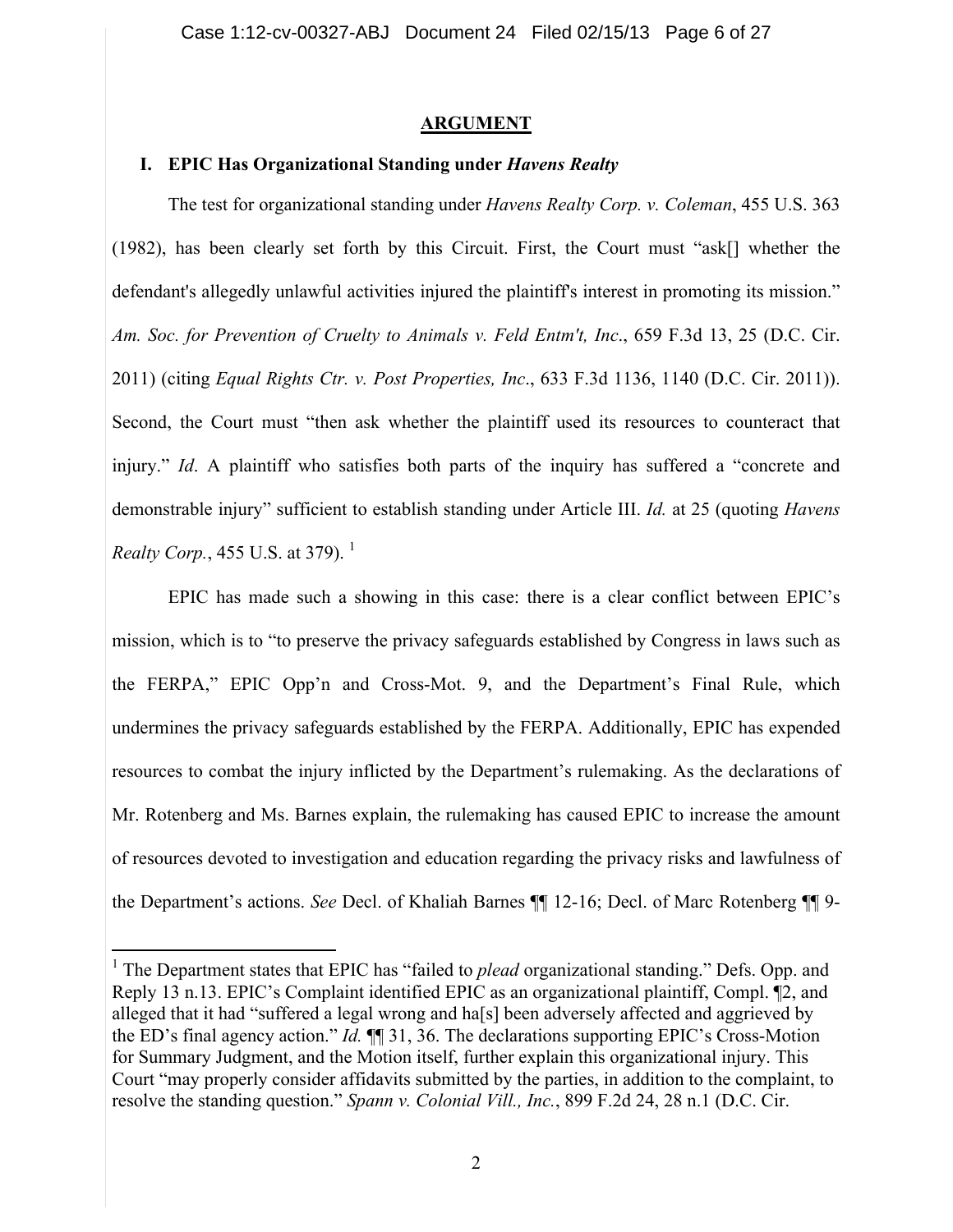### Case 1:12-cv-00327-ABJ Document 24 Filed 02/15/13 Page 7 of 27

12. Those declarations describe responses to inquiries from education activists and members of the press and public, in-person meetings, administrative comments, publications, and other public education efforts—all of which represent resource expenditures designed to counteract the effects of the Department's rulemaking.<sup>2</sup> See Spann v. Colonial Vill., Inc., 899 F.2d 24, 27 (D.C. Cir. 1990) ("*Havens* makes clear, however, that an organization establishes Article III injury if it alleges that purportedly illegal action increases the resources the group must devote to programs independent of its suit challenging the action."). Importantly, there is no quantitative threshold, other than zero, that these expenditures must pass, for "an 'identifiable trifle,' . . . is sufficient to meet the constitutional minimum." *See Action Alliance of Senior Citizens of Greater Philadelphia v. Heckler*, 789 F.2d 931, 937 (D.C. Cir. 1986) (quoting *United States v. Students Challenging Regulatory Agency Procedures*, 412 U.S. 669, 689 n.14 (1973).

Furthermore, because resources diverted to addressing the rulemaking would have been spent on other EPIC activities, Decl. of Khaliah Barnes  $\P$  17; Decl. of Marc Rotenberg  $\P$  13, these other activities suffered as a result of the Department's actions. *Cf. Abigail Alliance for Better Access to Developmental Drugs v. Eschenbach*, 469 F.3d 129, 132 (D.C. Cir. 2006) (defendant's conduct "frustrated" organization's efforts to assist its members and the public in accessing developmental drugs); *Fair Employment Council of Greater Washington, Inc. v. BMC Mktg. Corp*., 28 F.3d 1268, 1276 (D.C. Cir. 1994) (defendant's conduct made the organization's "overall task more difficult" by "reduc[ing] the effectiveness" of its activities); *Spann*, 899 F.2d 24, 28 (D.C. Cir. 1990) (defendant's conduct "interfered with [organizational plaintiffs'] efforts

 $\overline{a}$ 

<sup>1990).</sup> Furthermore, EPIC is willing to file an amended complaint if this Court requires it. <sup>2</sup> The Department argues that "resources EPIC spent prior to the issuance of the Final Rule" could not have been caused by the Final Rule, and thus "can be dismissed out of hand." Defs Opp. and Reply 15 n.15. But these resources were not expended prior to the Department's *rulemaking*. Because the Department proposed the rule before adopting it, EPIC and the public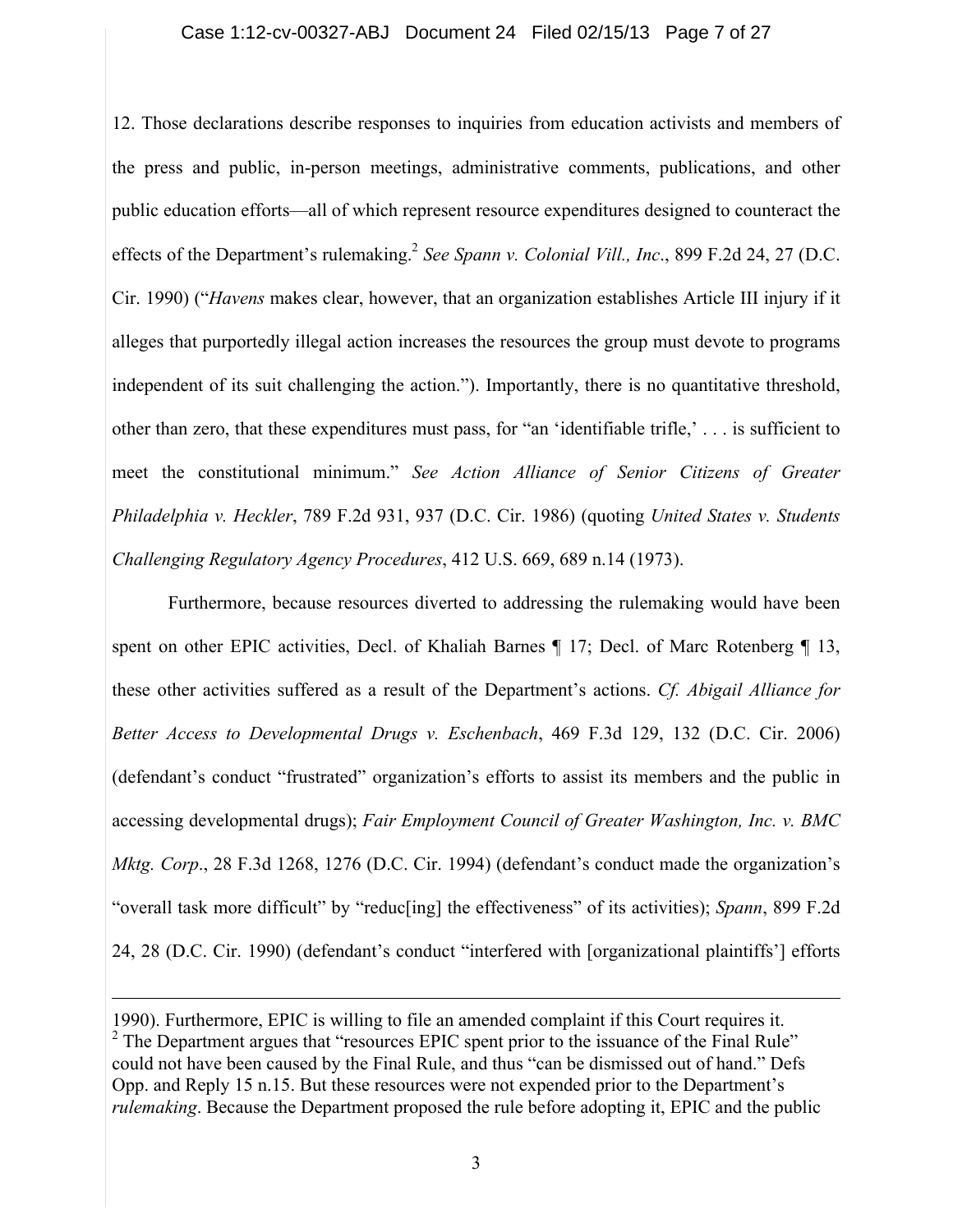and programs").

To be sure, the caselaw of this Circuit constrains *Havens* standing through several limiting principles. First, there must be a true conflict between the challenged conduct and the organization's mission. Second, costs associated with litigation are insufficient to create standing. EPIC, however, has avoided these pitfalls. As argued above and explained in detail in EPIC's Cross Motion and Opposition, the Department's rule is "clearly 'at loggerheads' with [EPIC]'s mission." *ASPCA*, 659 F.3d 13, 27 (D.C. Cir. 2011) (citation omitted). And although the Department alleges that EPIC seeks to claim litigation costs as an injury, *see* Def.'s. Oppn and Reply 15 n.15, Ms. Barnes' declaration describes such activities only to set them apart from the expenditures designed to counteract the Department's actions, and to provide context for Ms. Barnes' involvement in this case and her role in the organization. *See* Decl. of Khaliah Barnes ¶¶ 7-10.

More importantly, the Department's argument against EPIC's organizational standing suffers from at least three fundamental flaws. First, the Department mischaracterizes both this Circuit's *Havens* standard and EPIC's application of that standard. Second, the Department attempts to force a false conflict between expenditures on "advocacy" and expenditures on "activities." Finally, the Department's understanding of what constitutes a noncognizable, "selfinflicted" injury has been clearly rejected by the D.C. Circuit.

The Department describes this Circuit's opinions in *ASPCA* and *Equal Rights Center* as targeted toward ensuring that a direct conflict exists between an organization's mission and the challenged actions, and accuses EPIC of "twist[ing] the ambiguity of this recent phrasing to suggest that conflict with EPIC's abstract interests in promoting its views regarding privacy is

had knowledge of the rule's imminence and of its substance.

 $\overline{a}$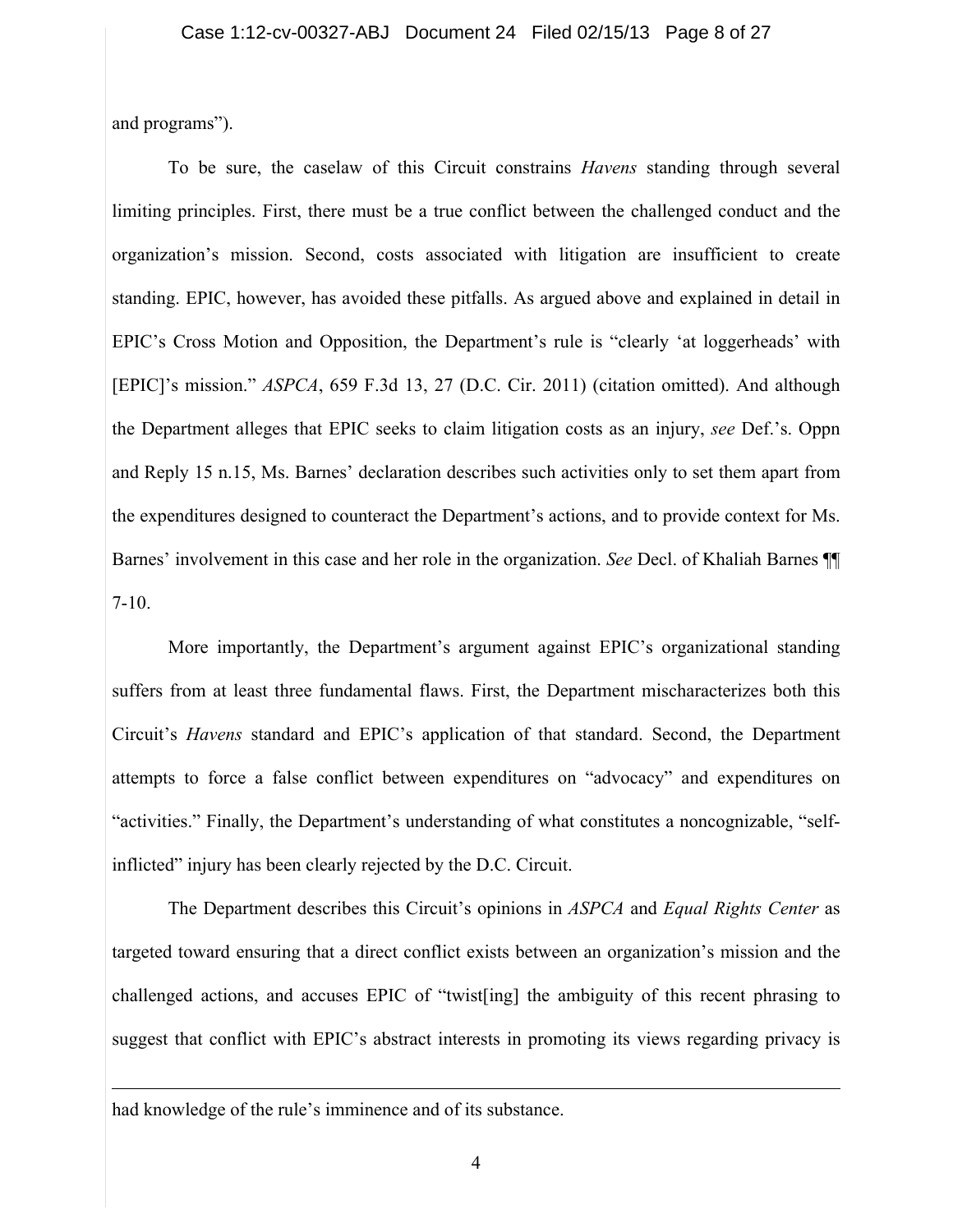sufficient." Def.'s. Opp'n and Reply 14 n.14. There are many problems with this argument, the least of which is that EPIC nowhere claimed that such a conflict *alone* created standing. *See* EPIC Opp'n and Cross-Mot. 9-10. More troubling is the Department's apparent refusal to accept that an injury under *Havens* may take at least *two* forms: either the defendant's actions impede the plaintiff's activities by making them less effective, *see Abigail Alliance*, 469 F.3d at 132; *Fair Employment Council*, 28 F.3d at 1276; *Spann*, 899 F.2d at 28, or the defendant's actions force the plaintiff to spend resources counteracting the challenged conduct. *See Abigail Alliance*, 469 F.3d at 132-33; *Fair Employment Council*, 28 F.3d at 1276; *Spann*, 899 F.2d at 27. The Department's reply focuses almost entirely on the first form. *See* Def.'s Opp'n and Reply 14 (plaintiff must show that defendant "directly 'impedes the plaintiff organization's activities'"); *id.* at 15 ("No EPIC activities have been impeded"); *id.* at 17 (arguing against standing where "the sole organization activity alleged to be 'impeded' is advocacy."). But in focusing only on the impairment to EPIC's activities, the Department ignores EPIC's other argument: that "the Department's actions have caused EPIC to expend resources in an effort to counteract the unlawful FERPA revision." EPIC Opp'n and Cross-Mot. 10.

The Department also attempts to distinguish EPIC's expenditures—which it sees as abstract "advocacy" insufficient to support standing—from other, more concrete "activities." *See* Def.'s. Opp'n and Reply 17 (arguing that EPIC's injury is "nothing more than an abstract conflict between the Department's action and EPIC's mission[,]" and no cases "found standing where the sole organization activity alleged to be 'impeded' is advocacy."); *id*. at 15 ("EPIC has not alleged that the Department's actions have impeded its ability to serve clients or otherwise harmed its interactions with any third party<sup>[1]</sup>, and "no EPIC activities have been impeded."). But this is exactly the kind of distinction that the D.C. Circuit confronted and found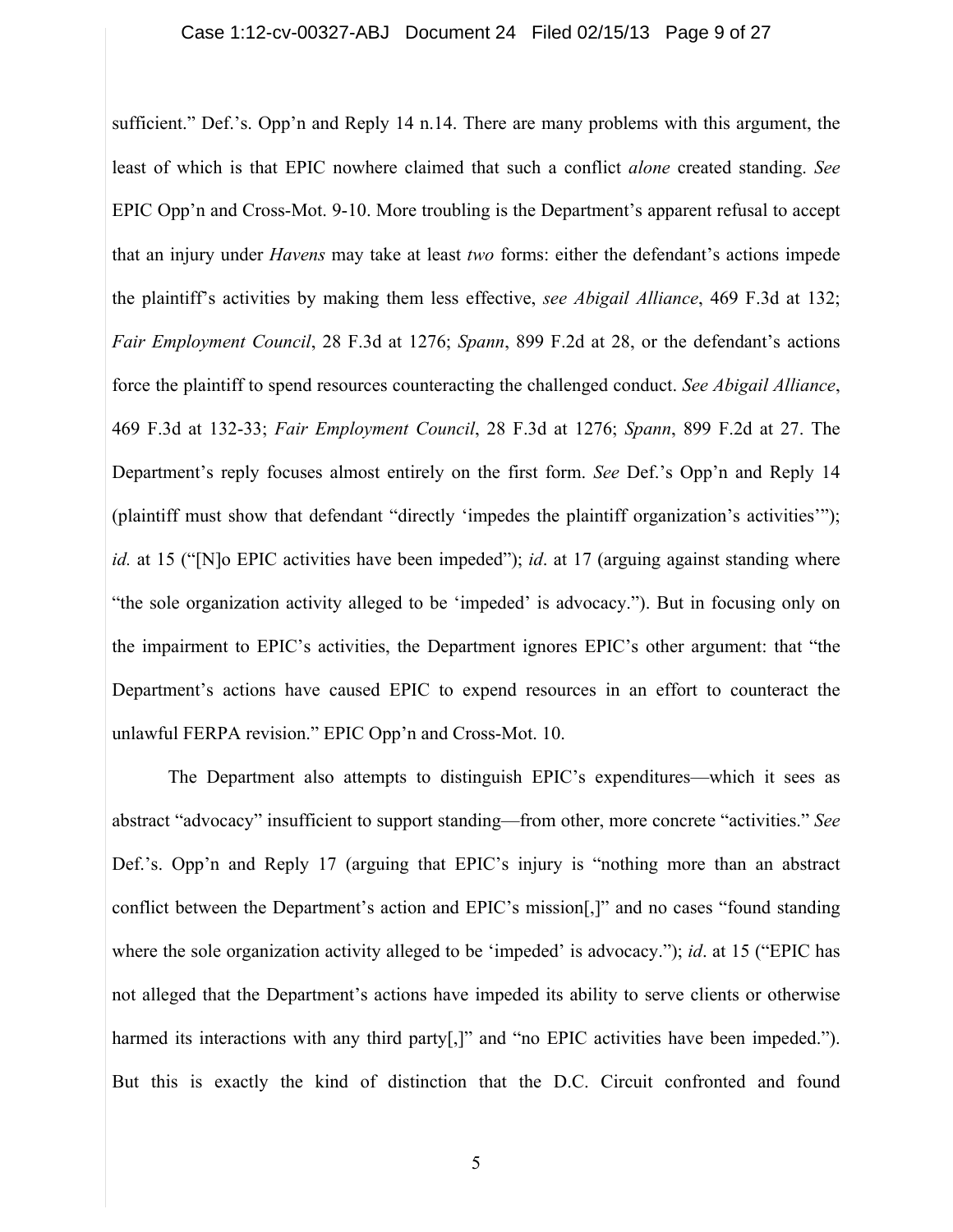#### Case 1:12-cv-00327-ABJ Document 24 Filed 02/15/13 Page 10 of 27

unconvincing in *ASPCA*, 659 F.3d at 26 ("[Defendant] thus draws a sharp distinction between advocacy and other activities, arguing that this case falls on the wrong side of the line. We are unpersuaded that *Center for Law & Education* [396 F.3d 1152 (D.C. Cir 2005)] so easily ends the inquiry."). Indeed, the *ASPCA* court stated, "many of our cases finding *Havens* standing involved activities that could just as easily be characterized as advocacy—and, indeed, sometimes are." *Id*. (citing *Equal Rights Center*, 633 F.3d at 1140, and *Abigail Alliance*, 469 F.3d at 133).

Even assuming that the Department's distinction is correct, EPIC has listed activities that plainly do not constitute mere abstract advocacy. For example, the Department's actions have caused EPIC to provide information to individual activists, citizens, and members of the press, *see* Decl. of Khaliah Barnes ¶¶ 12-14; Decl. of Marc Rotenberg ¶¶ 11, and EPIC has published educational blog posts, newsletter items, and web pages. *See* Decl. of Khaliah Barnes ¶¶ 15-16. These educational activities are distinct from advocacy, and sufficient to confer standing. *See Abigail Alliance*, 469 F.3d at 133 (finding standing for an organization that "actively engages in counseling, referral, advocacy, and educational services"); *Fair Employment Council*, 28 F.3d at 1276 (finding standing for an organization that conducts "community outreach and public education, counseling, and research projects"); *Spann*, 899 F.2d at 28 (finding standing for organizations that had to increase their educational efforts "to counteract the influence of defendants' discriminatory ads.").

Lastly, the Department argues that the diversion of EPIC's resources caused by the FERPA Rule was not a real injury because it was the product of a choice by EPIC. Def.'s. Opp'n and Reply 18. The Department cites *Fair Employment Council of Greater Washington, Inc. v. BMC Mktg. Corp.*, which held that a program that tested for discriminatory employment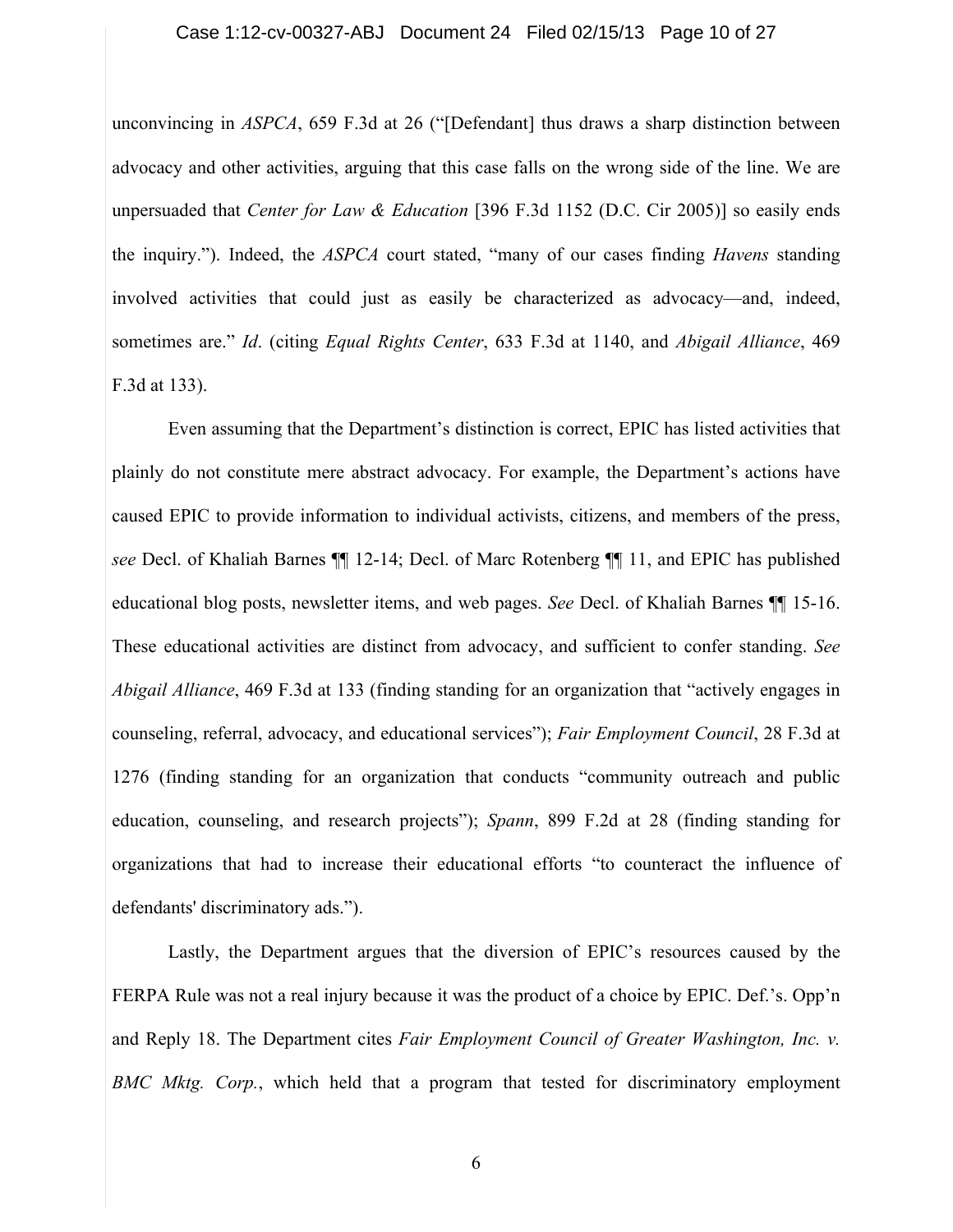### Case 1:12-cv-00327-ABJ Document 24 Filed 02/15/13 Page 11 of 27

practices represented a "diversion of resources" that was "self-inflicted" because it resulted "from [plaintiff's] own budgetary choices" and was thus "not really a harm at all." 28 F.3d at 1276-77. But the D.C. Circuit subsequently clarified that standing does not "depend on the voluntariness or the involuntariness of the plaintiffs' expenditures." *Equal Rights Ctr*., 633 F.3d at 1140. And for good reason: *every* expenditure is the product of a choice. *See id*. ("In both *BMC* and *Spann*, the plaintiff organizations chose to redirect their resources to counteract the effects of the defendants' allegedly unlawful acts; they could have chosen instead not to respond."). Instead, the crucial factor distinguishing self-inflicted harms from those sufficient to create standing was "whether [plaintiffs] undertook the expenditures in response to, and to counteract, the effects of the defendants' alleged discrimination rather than in anticipation of litigation." *Id*. Here, EPIC has clearly distinguished its litigation-related activities from those designed to counteract the Rule. *See* Decl. of Khaliah Barnes ¶¶ 7-10; EPIC Opp'n and Cross Mot. 10-11.

### **II. The Individual Plaintiffs have Standing to Bring Suit Because There is an Imminent Risk that their Private Education Records will be Disclosed**

The FERPA protects education records of students, who are defined as "any person[s] with respect to whom an educational agency or institution maintains education records or personally identifiable information, but does not include . . . person[s] who [have] not been in attendance at such agency or institution." 20 U.S.C. § 1232g(a)(6). Students also include individuals who formerly attended an educational agency or institution, and about whom the agency or institution still maintains education records. 34 C.F.R. § 99.3. As plaintiffs' supplemental declarations discuss, each plaintiff's former educational institution currently maintains non-directory information about each plaintiff. *See* Decls. of Grayson Barber, Pablo Garcia Molina, Peter Neumann, and Deborah Peel, Ex.s A-D. As discussed in EPIC's cross-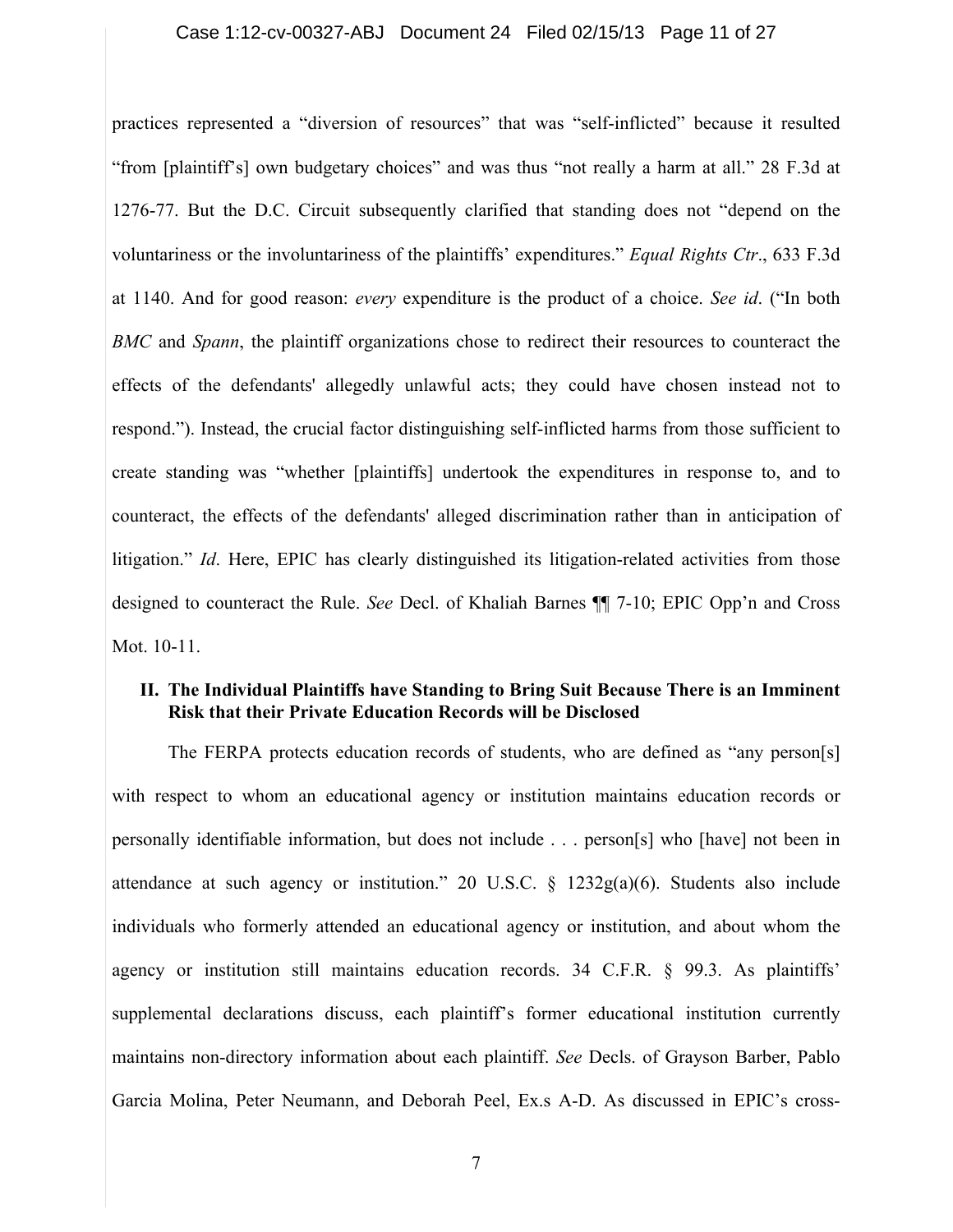### Case 1:12-cv-00327-ABJ Document 24 Filed 02/15/13 Page 12 of 27

motion, the Final Rule increases the risk that plaintiffs' records will be disclosed without their consent to a host of unregulated entities. Importantly, this Circuit "has not closed the door to all increased-risk-of-harm cases. [It has] allowed standing when there was at least *both* (i) a *substantially* increased risk of harm and (ii) a *substantial* probability of harm with that increase taken into account." *Pub. Citizen, Inc. v. Nat'l Highway Traffic Safety Admin*., 489 F.3d 1279, 1295 (D.C. Cir. 2007). Both factors are present here. There is a substantial increase that plaintiffs' records will be disclosed to unregulated parties because the Final Rule permits countless individuals to access plaintiffs' records ("authorized representatives" are "any [designated] entity or individual" that will audit or evaluate "Federal-or State-supported education program") 2011 Final Rule, AR 0733. Pursuant to the Final Rule, there is literally no limit on the number of individuals who can access plaintiffs' information. Thus, there is a substantial increase risk that plaintiffs' education records will be released to unregulated thirdparty entities.

Further, each plaintiff maintains education records in a state that receives SLDS funds. *See Statewide Longitudinal Data Systems Grant Program, Grantee State – District of Columbia*, U.S. Dep't of Educ., Nat'l Ctr. For Educ. Statistics; <sup>3</sup> *Statewide Longitudinal Data Systems Grant*  Program, Grantee State – Massachusetts, U.S. Dep't of Educ., Nat'l Ctr. For Educ. Statistics;<sup>4</sup> *Statewide Longitudinal Data Systems Grant Program, Grantee State – Missouri*, US Dep't of Educ., Nat'l Ctr. For Educ. Statistics; <sup>5</sup> *Statewide Longitudinal Data Systems Grant Program,*  Grantee State – Texas, U.S. Dep't of Educ., Nat'l Ctr. For Educ. Statistics.<sup>6</sup> There is a strong presumption that each plaintiff's non-directory information will be included in the SLDS without

 $3$  http://nces.ed.gov/programs/slds/state.asp?stateabbr=DC (last visited Jan. 17, 2013).<br> $4$  http://nces.ed.gov/programs/slds/state.asp?stateabbr=MA (last visited Jan. 17, 2013).

 $<sup>5</sup>$  http://nces.ed.gov/programs/slds/state.asp?stateabbr=MO (last visited Jan. 17, 2013).</sup>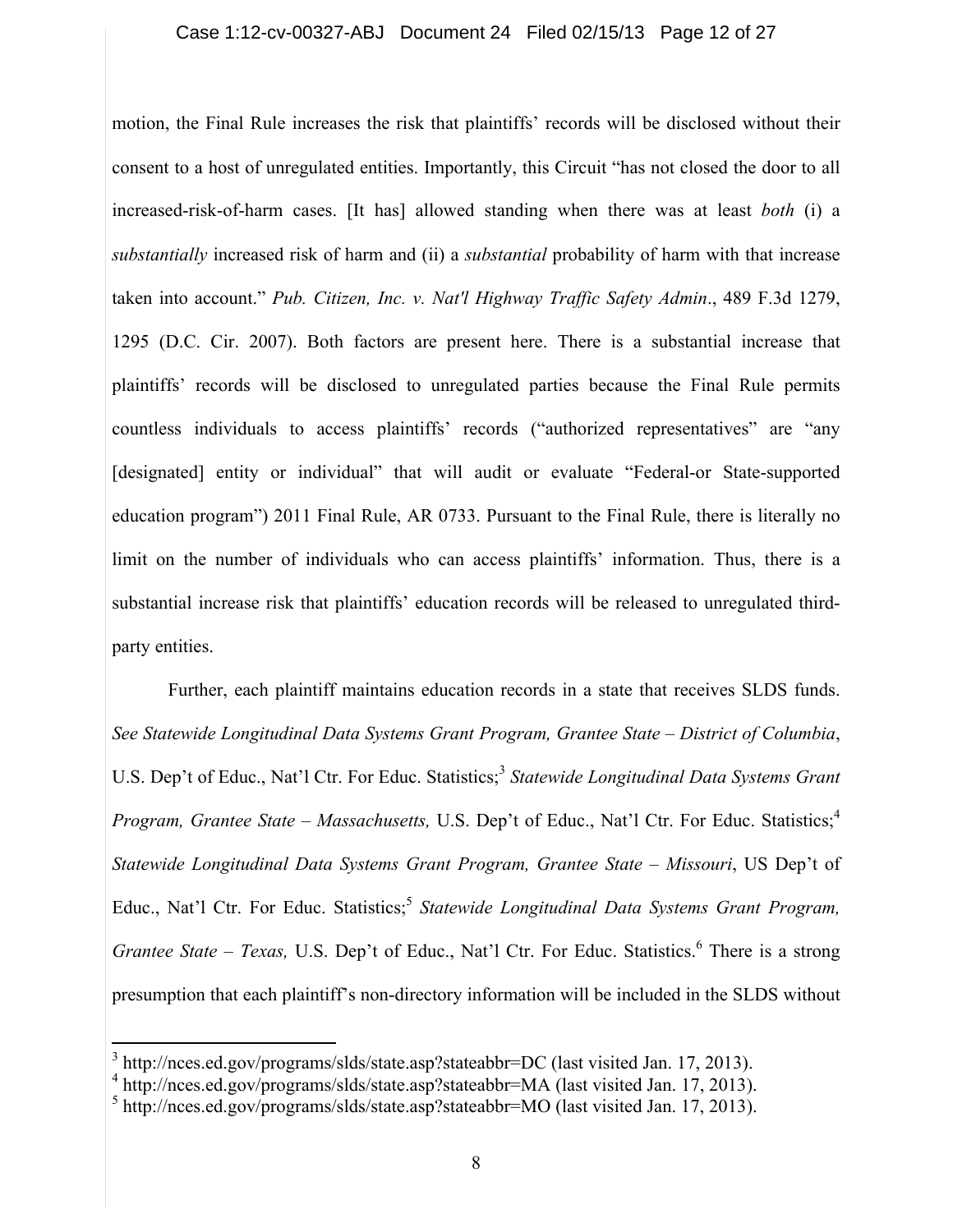#### Case 1:12-cv-00327-ABJ Document 24 Filed 02/15/13 Page 13 of 27

sufficient privacy safeguards. Thus, despite the Department's claim that plaintiffs' injuries are merely "speculative," the probabilities of plaintiffs' injuries are "sufficient to create a case or controversy – to take a suit out of the category of the hypothetical" because "the relief sought would, if granted, reduce the probability." *Mountain States Legal Found. v. Glickman*, 92 F.3d 1228, 1235 (D.C. Cir. 1996) (quoting *Village of Elk Grove Village v. Evans,* 997 F.2d 328, 329 (7th Cir. 1993)).

The Department concedes that plaintiffs should be able to establish an imminent injury before consequential harms actually occur. Def.'s Opp'n 6, n. 6. Here, the imminent injury is that plaintiffs' non-directory information can be disclosed to an array of entities not under the direct control of local, state, or federal educational institutions. Requiring a further showing of consequential harms in addition to the violation of a privacy right would put plaintiffs in privacy cases in an especially difficult situation. As EPIC explained in comments to the Department, many of these consequential harms, such as identity theft, are quite severe though establishing a causal link is difficult. Privacy statutes, such as the FERPA, seek to mitigate this risk by limiting disclosure of personal data to that which is necessary to accomplish the legislative aim. *See* EPIC Comments, AR 0515 – 34. Plaintiffs should not have to wait for the consequential harms of privacy invasions to materialize before being allowed to seek judicial relief. Indeed, courts have shown an increased willingness to find standing for privacy violations in data breach cases where future, consequential harms have not yet occurred. *See Pisciotta v. Old Nat. Bancorp*, 499 F.3d 629, 634 (7th Cir. 2007) (holding that once the plaintiffs established that a breach occurred, "the fact that the plaintiffs anticipate that some greater potential harm might follow the defendant's act does not affect the standing inquiry."); *Krottner v. Starbucks Corp.*, 628 F.3d 1139, 1142-43

 $6$  http://nces.ed.gov/programs/slds/state.asp?stateabbr=TX (last visited Jan. 17, 2013).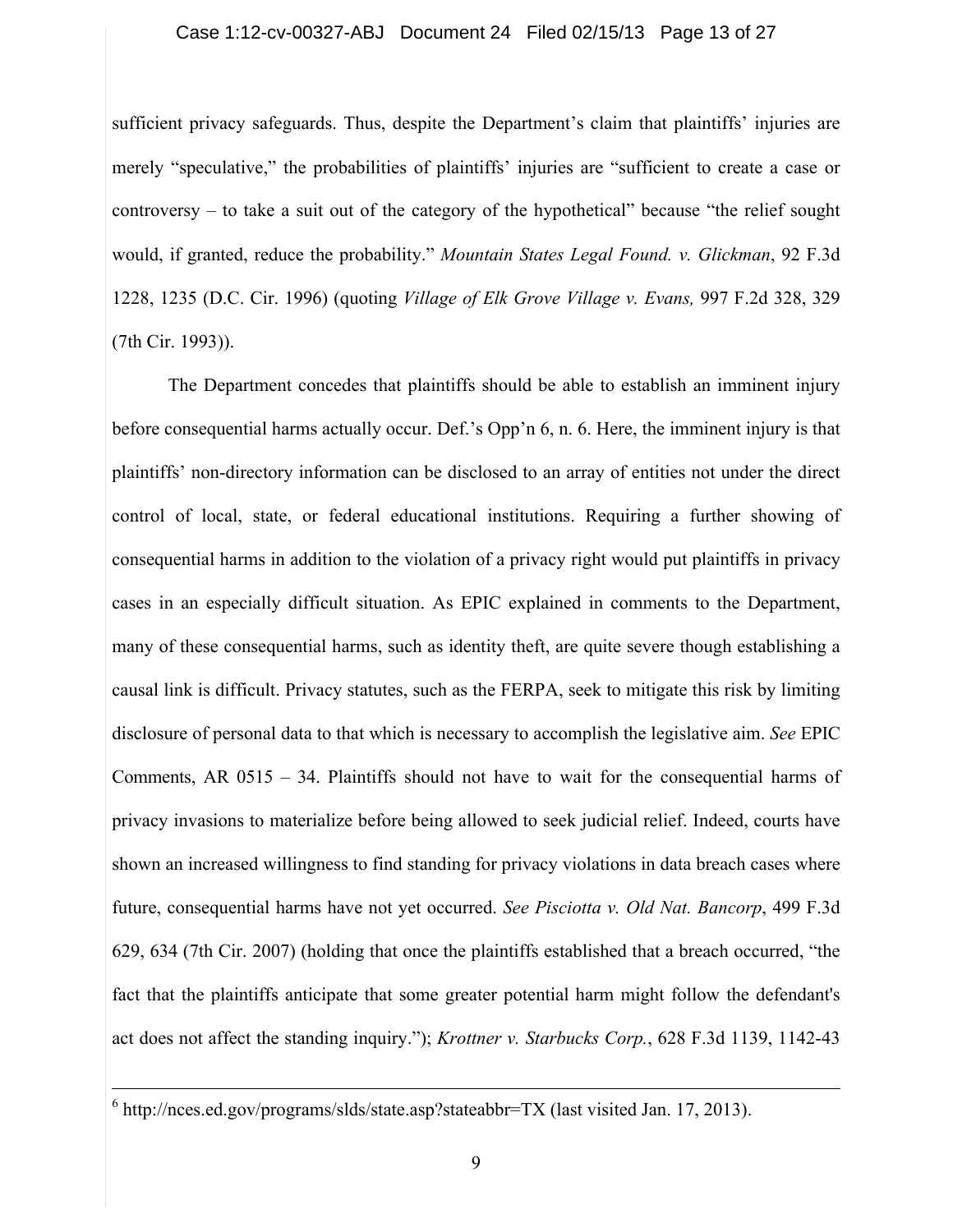(9th Cir. 2010) (holding that plaintiffs had standing as a result of a privacy invasion even though they had not yet suffered identity theft or fraudulent purchases).

## **III. EPIC has Standing to Bring Suit on Behalf of the Members of its Advisory Board and Board of Directors**

The Department did not rebut EPIC's argument that it has standing to bring suit on behalf of the Members of its Advisory Board and Board of Directors. Accordingly, the Department concedes that because EPIC's co-plaintiffs, who are members of EPIC's Advisory Board and Board of Directors, have standing, EPIC has associational standing.

## **IV. The Final Rule Is Entitled to** *Chevron* **Review, But Ultimately Fails to Qualify for** *Chevron* **Deference**

Agency final action is entitled to review under *Chevron* review "when it appears that Congress delegated authority to the agency generally to make rules carrying the force of law, and that the agency interpretation claiming deference was promulgated in the exercise of that authority," *Gonzales v. Oregon*, 546 U.S. 243, 244 (2006) (quoting *United States v. Mead Corp*., 533 U.S. 281, 226-27 (2001). In this case, Congress has delegated to the Education Secretary authority to promulgate rules carrying the force of law. 20 U.S.C. § 1221e-3. And the agency's Final Rule was promulgated within its authority to issues rules relating to the FERPA. Thus, the Final Rule is entitled to *Chevron* review. The Final Rule, however, is not entitled to *Chevron* deference because it fails to meet either prong of the *Chevron* standard. *See Chevron, U.S.A., Inc. v. Natural Res. Def. Council*, 467 U.S. 837 (1984).

Indeed, Congress explicitly foreclosed the agency's interpretation of "directory information," "authorized representative," and "education program." Additionally, the agency's interpretation of these terms is not a reasonable construction of the FERPA. Because the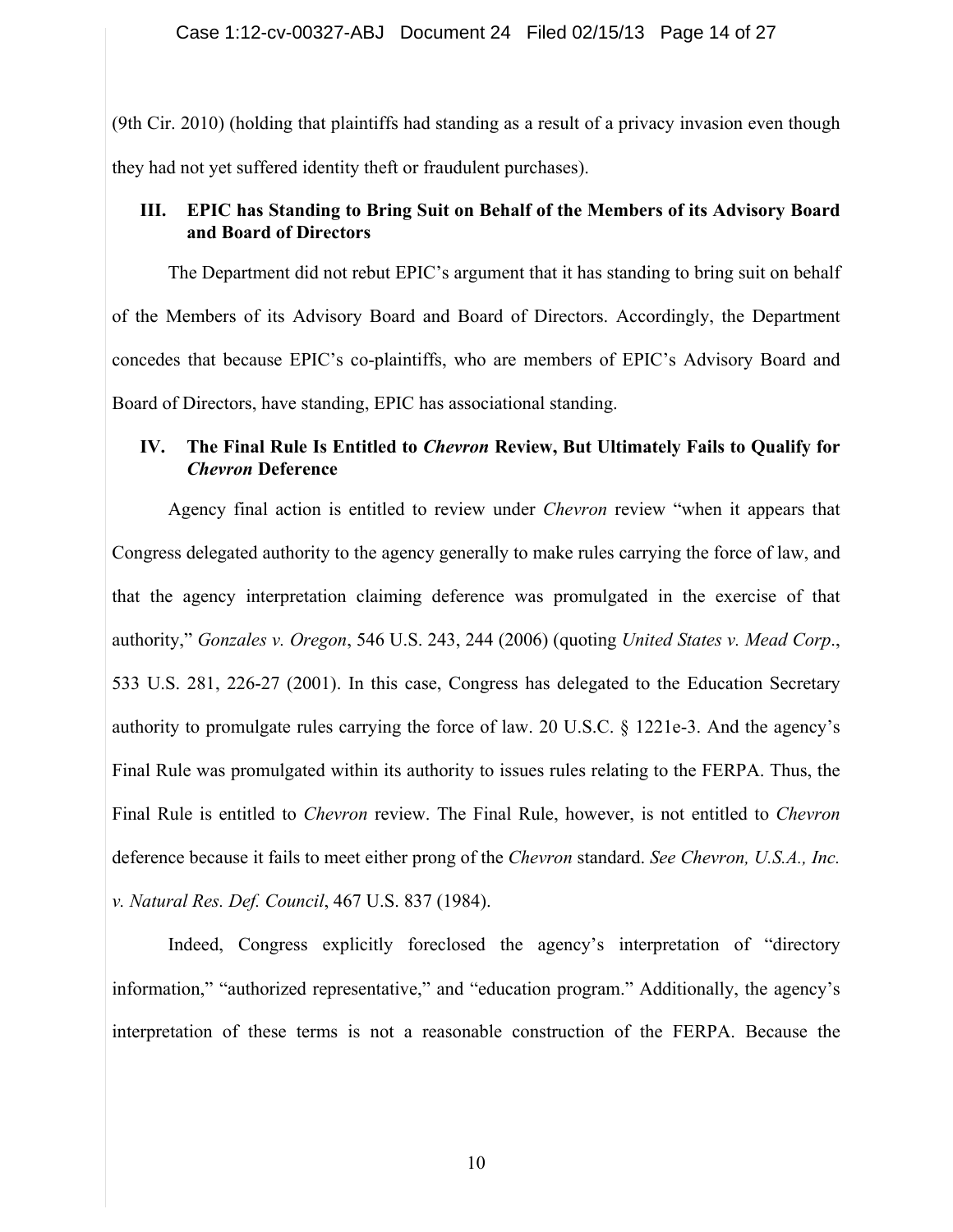#### Case 1:12-cv-00327-ABJ Document 24 Filed 02/15/13 Page 15 of 27

agency's Final Rule fails to meet the well-established standard for agency deference, the Final Rule must be vacated.

The agency's argument that the Final Rule is entitled to deference because Congress does not explicitly prohibit the agency's interpretation is unconvincing for a few reasons. First, Congress has explicitly prohibited the agency's interpretation. Through analyzing "traditional tools of statutory construction," as EPIC's brief did in great detail, it is clear that Congress had no intention to remove privacy safeguards in the way that the Final Rule did. Second, this Circuit has repeatedly rejected the Department's argument that unless a statute explicitly forbids a certain action, agencies are entitled to deference. *See Ry. Labor Executives' Ass'n v. Nat'l Mediation Bd*., 29 F.3d 655, 659 (D.C. Cir. 1994) ("Instead, the Board would have us *presume* a delegation of power from Congress absent an express *withholding* of such power. This comes close to saying that the Board has the power to do whatever it pleases merely by virtue of its existence, a suggestion that we view to be incredible.") (emphasis in original). *See also EchoStar Satellite L.L.C. v. F.C.C.*, **F.3d** , 04-1033, 2013 WL 149996 (D.C. Cir. Jan. 15, 2013) ("we refuse to interpret ancillary authority as a proxy for omnibus powers."). *See also Nat'l Mining Ass'n v. Jackson*, 816 F. Supp. 2d 37, 42-43 (D.D.C. 2011); *Am. Bus Ass'n v. Slater*, 231 F.3d 1, 8 (D.C. Cir. 2000); *Backcountry Against Dumps v. EPA*, 100 F.3d 147, 150 (D.C.Cir.1996) (rejecting EPA's argument "that, since section 6945(c) is silent as to its application to Indian tribes, the statute is 'ambiguous' "); *Am. Petroleum Inst. v. EPA*, 52 F.3d 1113, 1120 (D.C. Cir. 1995); *Ethyl Corp. v. EPA*, 51 F.3d 1053, 1060 (D.C. Cir. 1995) ("We refuse, once again, to presume a delegation of power merely because Congress has not expressly withheld such power."). "Statutory 'silence' simply leaves that lack of authority untouched . . . the failure of Congress to use 'Thou Shalt Not' language doesn't create a statutory ambiguity of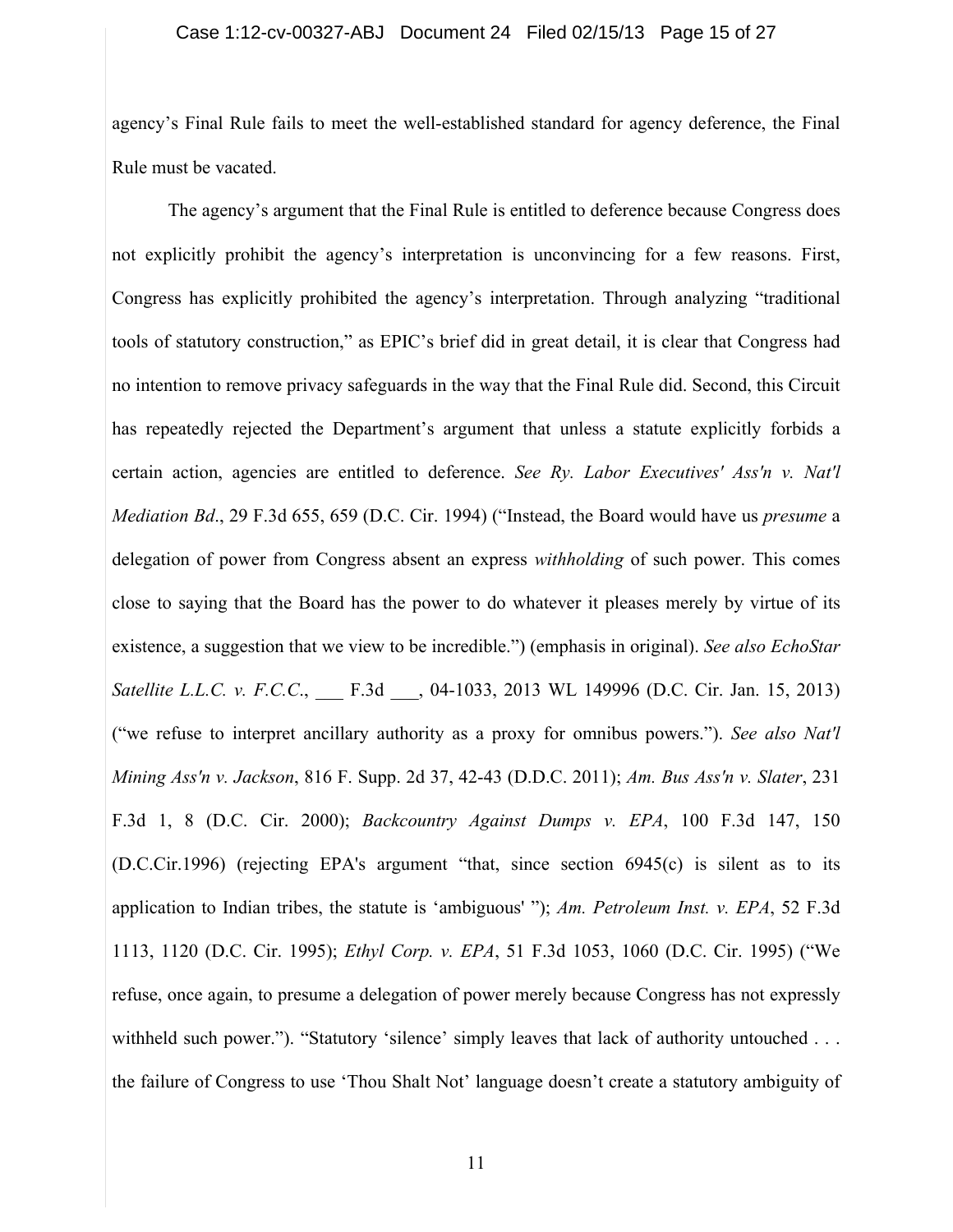the sort that triggers Chevron deference." *U.S. Telecom Ass'n v. F.C.C.,* 359 F.3d 554, 566 (D.C. Cir. 2004).

Thus, for the following reasons, the Department's interpretation fails to warrant *Chevron* deference.

### **V. The Department's Reinterpretation of "Directory Information" Exceeds the Agency's Statutory Authority**

The FERPA requires educational agencies or institutions to "allow a reasonable period of time . . . for a parent to inform the institution or agency that any or all of the [directory] information designated should not be released with the parent's prior consent." 20 U.S.C. §  $1232g(a)(5)(B)$ . The Department's Final Rule amended the definition directory information to include student ID numbers displayed on student badges. 2011 Final Rule, AR 0733; 34 C.F.R. § 99.3. Further, the Final Rule prohibits parents and eligible students from opting out of this directory information: "we proposed to modify the definition of 'directory information' only to clarify that . . . .an educational agency or institution may require students to wear or display ID badges or identity cards that display directory information, even if the parent or the eligible student opted out of directory information." 2011 Final Rule, AR 0720. By prohibiting behavior that Congress explicitly authorized under the FERPA, the Education Department exceeded its statutory authority. The Department claims that this prohibition "arose from recognition of the importance that identification cards can have for school safety." See Def.'s Opp'n 20. *See also* 76 Fed. Reg. 19726. 19731-32 9 (Apr. 8, 2011), AR 0006-07 ("An increased awareness of school safety and security has prompted some educational agencies and institutions, especially school districts, to require students to wear and openly display a student ID badge that contains identifying information (typically, name, photo, and student ID number) when the student is on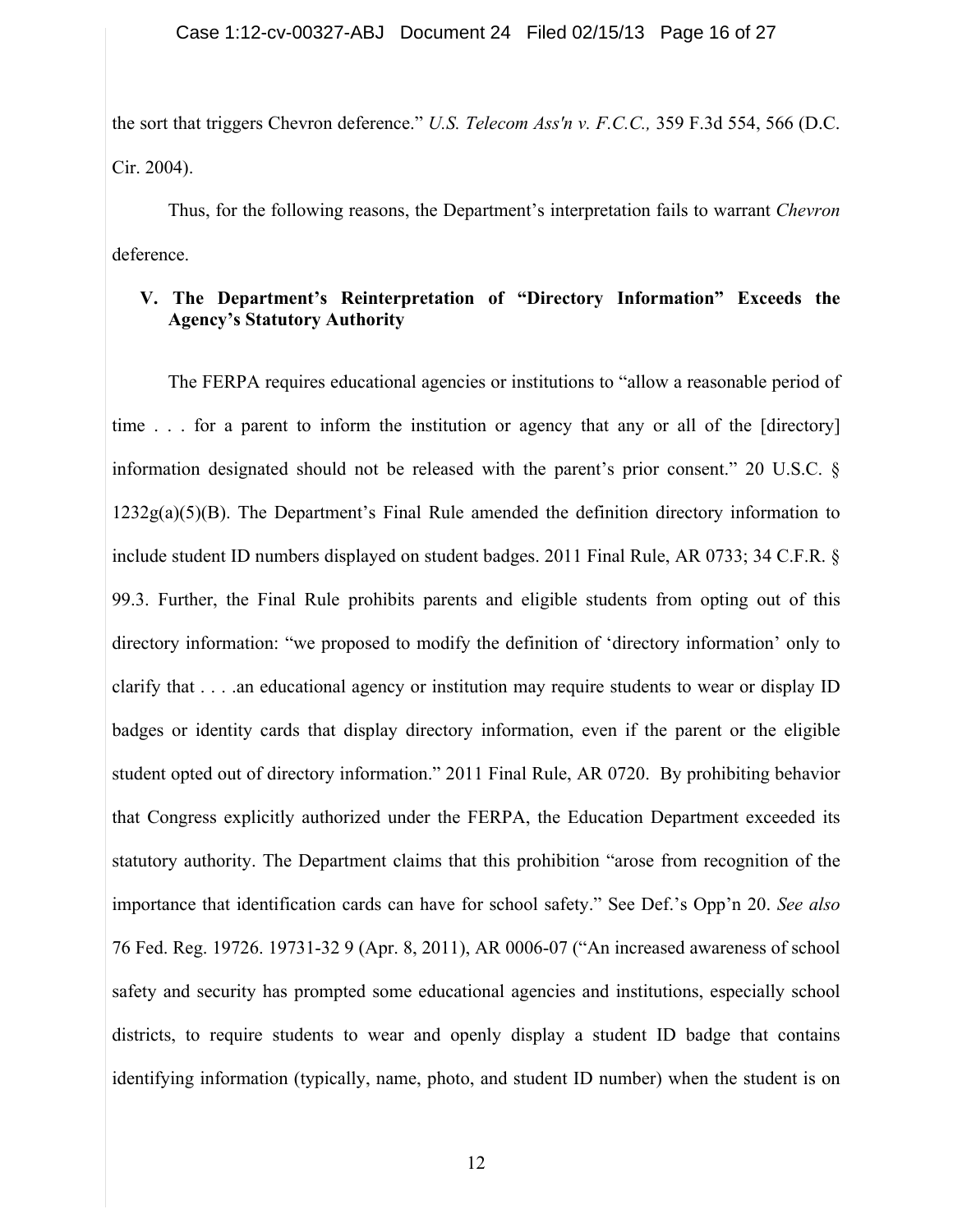#### Case 1:12-cv-00327-ABJ Document 24 Filed 02/15/13 Page 17 of 27

school property or participates in extracurricular activities."). The FERPA currently permits disclosure of education records to protect school safety, but unlike the Final Rule, the disclosure is for narrowly tailored circumstances. For example, educational agencies or institutions are permitted to disclose education records without first obtaining consent "subject to the regulations of the [Education] Secretary, in connection with an emergency, [to] appropriate persons if the knowledge of such information is necessary to protect the health or safety of the student or other persons." 20 U.S.C. §1232g(b)(1)(H). See also 20 U.S.C. § 1232g(j) ("the Attorney General . . . may submit a written application to a court of competent jurisdiction for an *ex parte* order requiring an educational agency or institution to permit the Attorney General . . . to collect education records . . . that are relevant to an authorized investigation or prosecution of . . .an act of domestic or international terrorism."). The difference between these provisions and the Final Rule is that the Final Rule, for school security purposes, permits unbridled disclosure of unique student identifiers, which allow access to education records. Just as the provisions that currently allow education record disclosure for school safety have limits, so too must this directory information provision that mandates students disclose that their unique identifiers.

Further, having the unique student identification on display is not necessary for school safety. Campus law enforcement and other school officials would still be able to verify that a student attended solely by comparing the student ID photo and name listing with a school roster. Listing the unique school identifier on the badge does not provide any additional assurance that the student attends the educational institution.

Next, contrary to the Department's assertions, permitting students to opt out of having their student ID numbers on display is not a literal and absurd reading of the FERPA. To support its claims, the Department relies on student names, a type of directory information. But as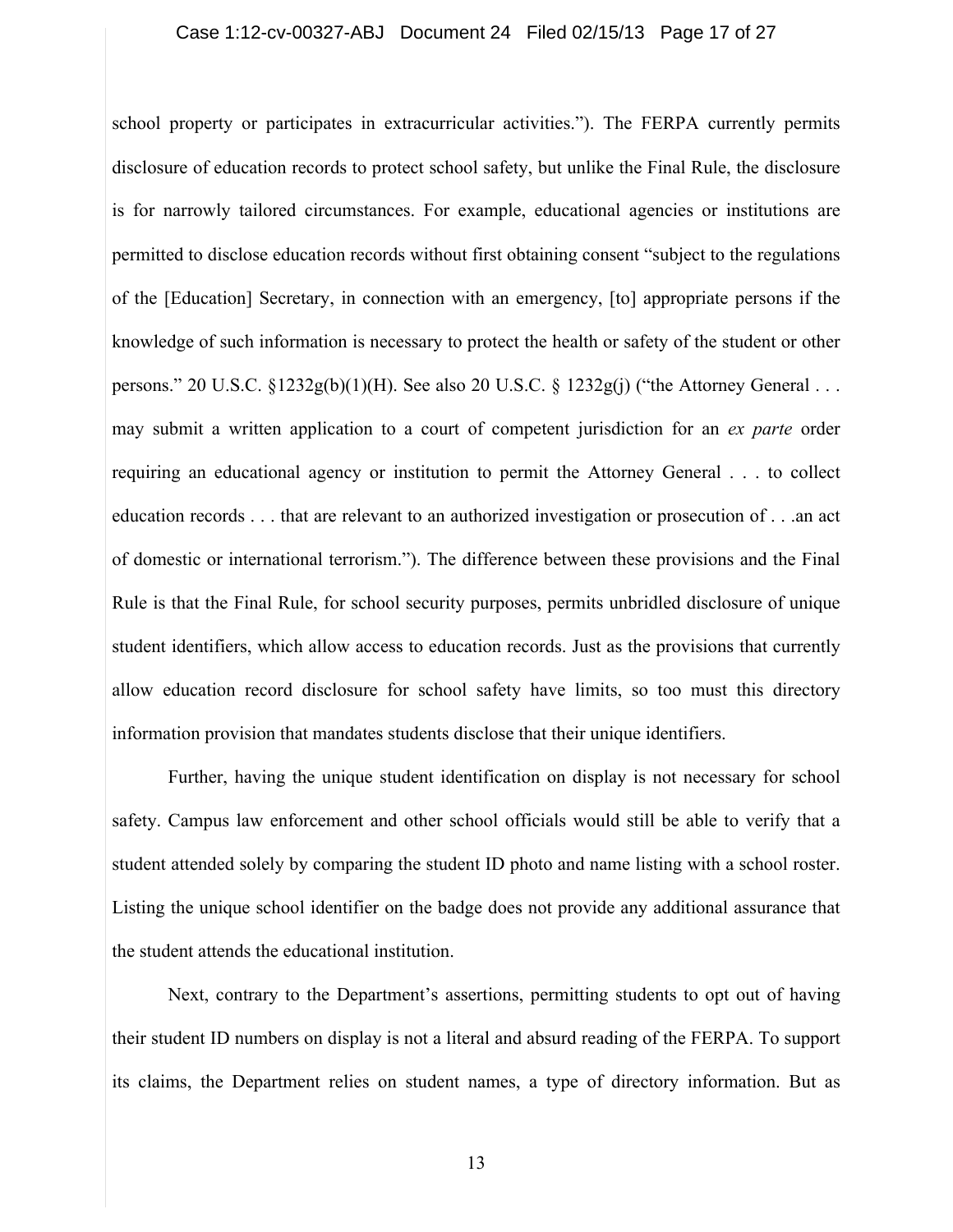#### Case 1:12-cv-00327-ABJ Document 24 Filed 02/15/13 Page 18 of 27

discussed in EPIC's opening brief, the comparison of student names to unique student identifiers is completely inapposite because practically speaking, student names, like student weight, height, or other directory information, are not used in the same way as student ID numbers to gain access to other education records. *See* EPIC Opp'n and Cross-Mot, Ex. G. EPIC's argument is consistent with the Department's 2008 conclusion that parents may not opt out of "disclosure of a student's name, identifier, or institutional e-mail address in a class in which the student is enrolled." Clearly, a student identifier within the context of a specific class and for the purpose of facilitating instruction and record keeping is not outside of the FERPA's scope. Mandating, however, that students must display that number—which can easily be used to provide access to education records—outside of the classroom, to other students, faculty, and staff is a clear violation of student privacy.

Contrary to the Department's argument, permitting students to opt-out of having their ID numbers on display would neither "prohibit mandatory student ID cards," nor "implicate whether campus law enforcement could demand a student's name on a sign-in sheet." Def.'s Opp'n 24. As discussed above, schools would still be able to mandate student ID cards, but students could opt out of having their unique student ID number displayed on the badge. Further, law enforcement could still "demand a student's name on a sign-in sheet" because that would not implicate the public display of the student ID number. Def.'s Opp'n 24. The Department offers no support for its argument that permitting students to opt out would prohibit mandatory student ID cards. Accordingly, this argument, like the Final Rule, is not entitled to deference.

Finally, the Department does not dispute that in practice universities provide access to education records by using "two factor authentication," including student ID numbers and other directory information. Although the rule provides examples of authentication factors that are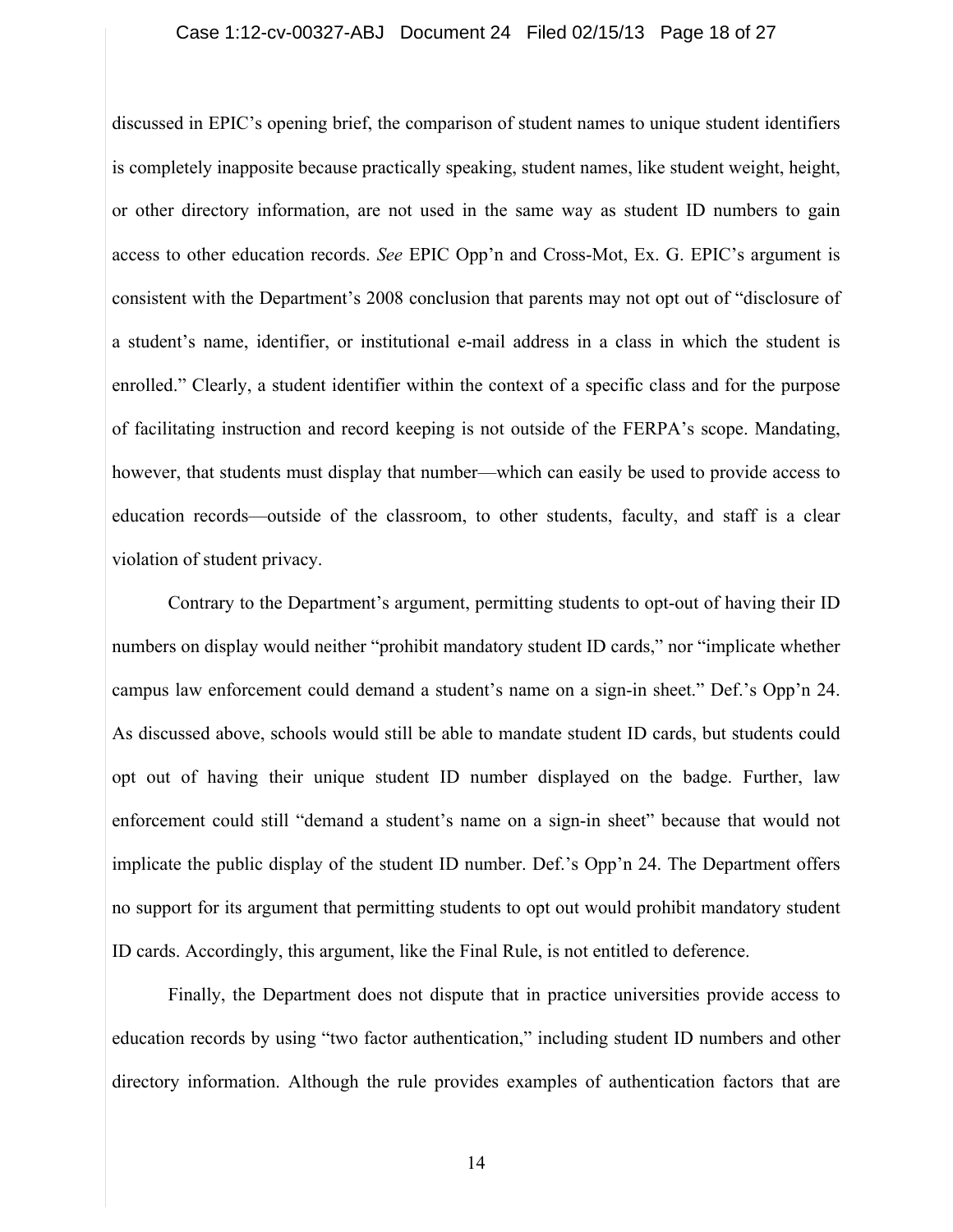only known by the authorized user, that is not mandatory:

. . . In accordance with paragraphs (a) and (b) of this definition, directory information includes – . . .

(2) A student ID number or other unique personal identifier that is displayed on a student ID badge, but only if the identifier cannot be used to gain access to education records except when used in conjunction with one or more factors that authenticate the user's identity, such as a PIN, password, or other factor know or possessed only by the authorized user.

 2011 Final Rule, AR 0733; 34 C.F.R. § 99.3. Therefore, schools like the ones EPIC referenced in its cross-motion that authenticate student identification using only the student ID and other directory information are FERPA compliant. The Department's assertion that student ID numbers and other directory information "merely provid[e] a convenient initial authentication factor that will be changed to something 'known or possessed only by the authorized user'" reveal that the Department does not fully appreciate the privacy threats that arise from publicly displaying student ID numbers. *See* Def.'s Opp'n 26, n. 18. Specifically, if an individual obtains a student ID number that is displayed publicly, that individual can use the ID number, and other publicly available directory information, to gain unauthorized access to a student's online account and education records. Further, after having obtained access to the student's online profile, the malefactor can enter erroneous information and create a false student profile. It is therefore an impermissible construction of the FERPA for the Department to insufficiently safeguard students from privacy risks.

For these reasons, and all of the arguments advanced in EPIC's cross-motion, the Department's interpretation is not entitled to *Chevron* deference.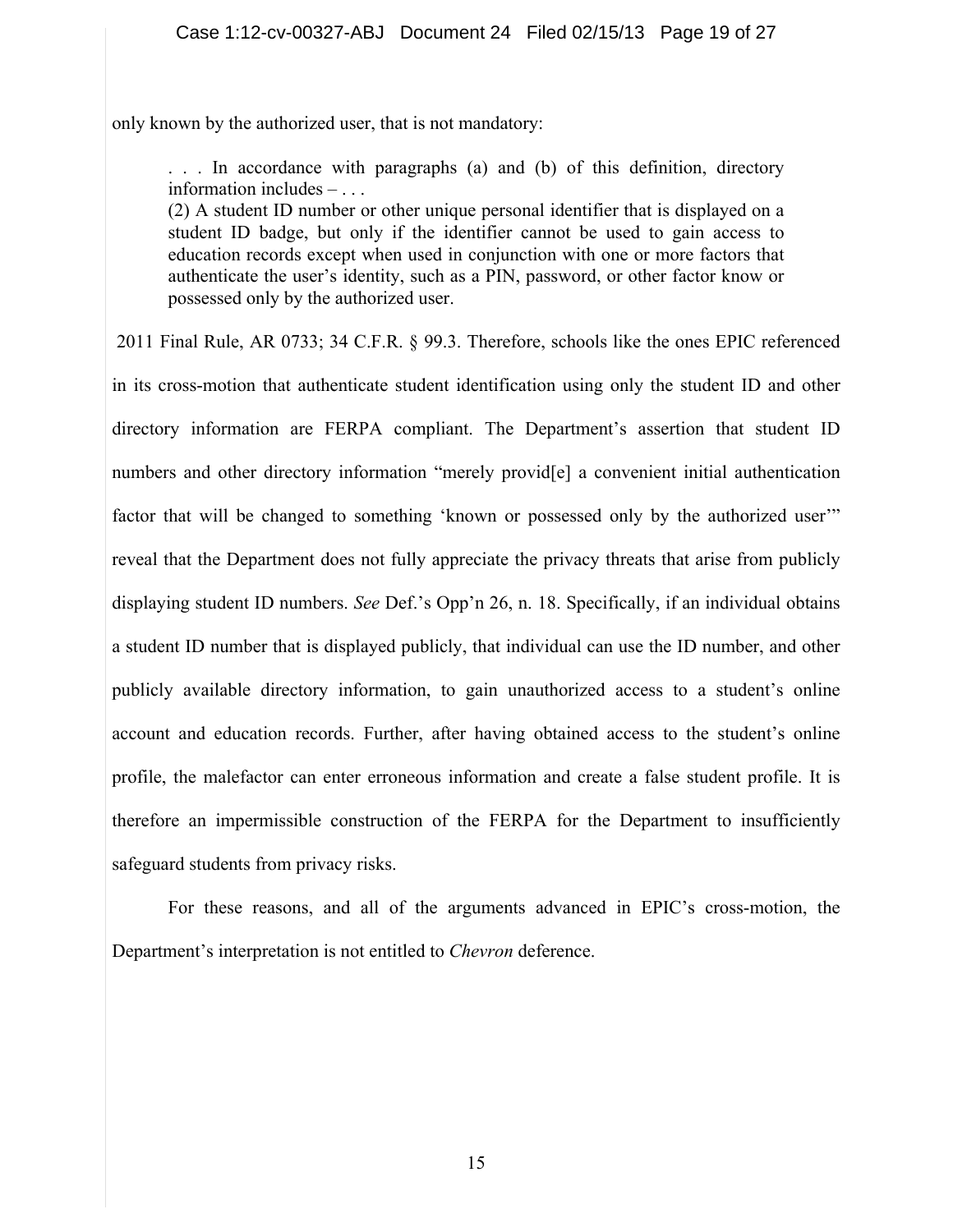### **VI. The Final Rule's Definition of "Authorized Representative" Exceeds the Education Department's Statutory Authority Because the Plain Meaning and Legislative History of the FERPA Foreclose the Department's Interpretation, and the Definition is Otherwise Not a Permissible Construction of the FERPA**

In the Final Rule, the agency defined "authorized representative" as "any entity or individual designated by a State or local educational authority or an agency headed by an official listed in §99.31(a)(3) to conduct—with respect to Federal-or State-supported education programs—any audit or evaluation, or any compliance or enforcement activity [.]" 34 C.F.R. § 99.3; Final Rule, AR 0733. This definition is not entitled to deference under step one of the *Chevron* analysis because the through the FERPA's statutory text and legislative history, Congress proscribed the Department's interpretation. And the definition is not entitled to deference under step two of *Chevron* analysis because it improperly delegates the Department's authority to non-federal entities, is impermissibly retroactive, and is otherwise not permissible even in light of the statewide longitudinal data system. Importantly, the Department concedes that the agency's previous interpretation of the FERPA's legislative history foreclosed the Department's current expansion of authorized representatives. Def.'s Opp'n 30, n.1. For the following reasons, the agency's definition for "authorized representative" must be vacated because it is not entitled to *Chevron* deference.

### **A. The FERPA's Statutory Text and Legislative History Forbid the Department's Broad Definition of "Authorized Representative"**

EPIC's opposition engaged and rebutted the Department's arguments supporting the agency's expansive definition of "authorized representative." Both EPIC and the Department agree that in parsing the definition of "authorize" and "representative," the simple textual meaning of "authorized representative" is an entity or individual who has been given the legal authority to act on the behalf of another person or entity. *See* EPIC Opp'n and Cross Mot. 25;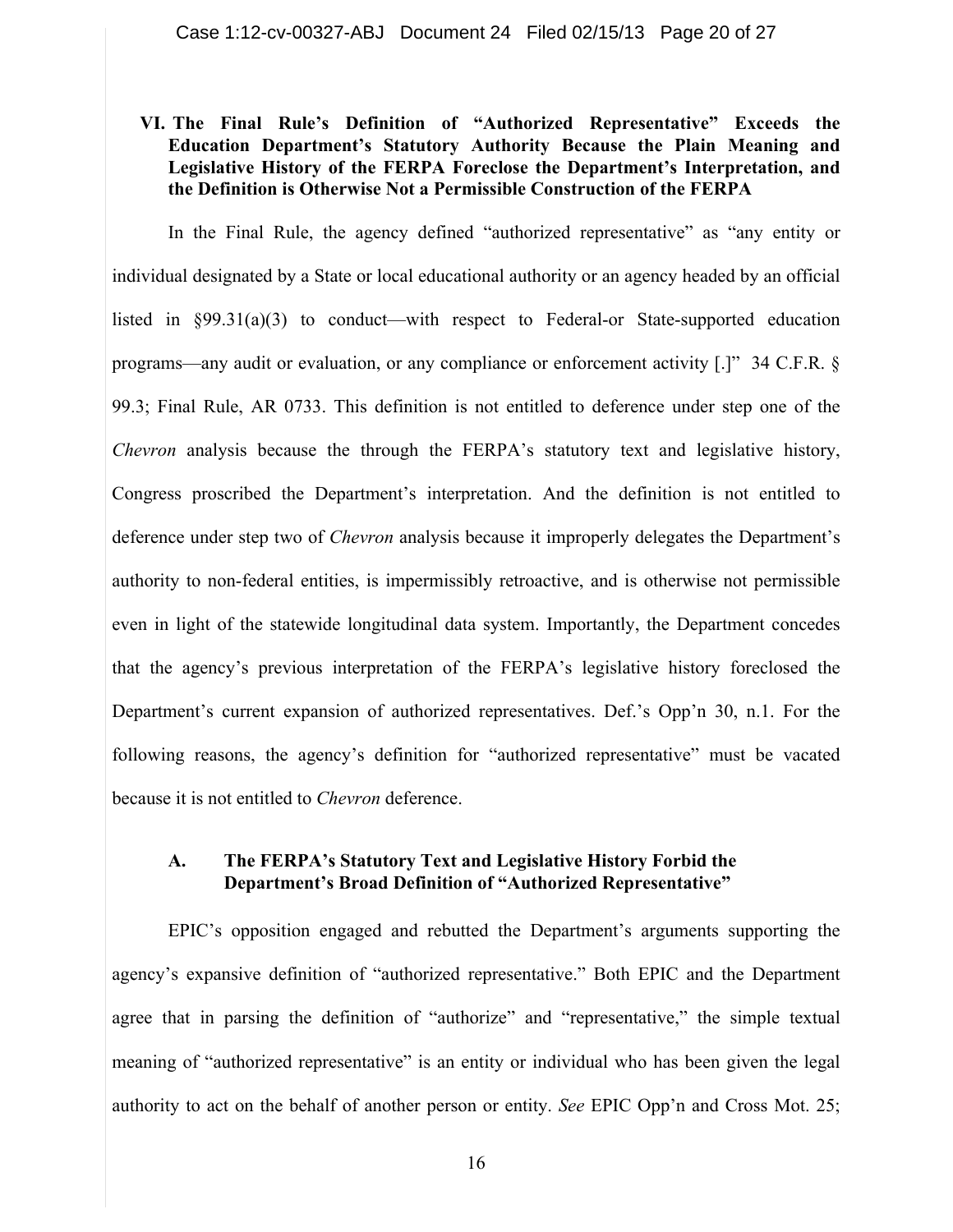Def.'s Mot. 29-30. The Department, however, wishes to curtail the full analysis in which courts' interpretation of text "must reflect the statute's context.'" *Petit v. U.S. Dept. of Educ.,* 675 F.3d 769, 781 (D.C. Cir. 2012) (quoting *Bell Atl. Tel. Cos. v. F.C.C.,* 131 F.3d 1044, 1047 (D.C. Cir. 1997)). Interestingly, to support its argument, the agency relies on *Blackman v. District of Columbia*, 456 F.3d 167, 176 (D.C. Cir. 2006), a case that supports EPIC's proposition that context is key in plaint text interpretation ("We start with the plain meaning of the text, looking to the language itself, the specific context in which that language is used, and the broader context of the statute as a whole."). As EPIC discussed in great detail, it would be contrary to the plain text and purpose of the FERPA if, as the Department argues, an "authorized representative" could be *any* third party entity; and it would be explicitly contrary to the structure of the Act if the third party was one over which neither the Comptroller General, Education Secretary, or state educational authorities could exercise control in fact. The Department's argument that EPIC disregards the purpose of the audit and evaluation exception is unfounded. EPIC acknowledges the purpose of the exception but, as EPIC described in its cross-motion, by permitting a limitless number of entities to audit or evaluate "education programs"—another expansive term under the Final Rule—the exception becomes meaningless due to its large scope. EPIC Opp'n and Cross-Mot 26. Because the agency has declined to limit who can serve as an authorized representative, and has declined to limit the type of programs that qualify as education programs, the audit and program evaluation exception alone can release troves of education records.

Second, the Department overstates the importance of Congress not selecting another term besides "authorized representative." The presumption that "Congress acts intentionally and purposely" in selecting specific language is limited. *Barnhart v. Sigmon Coal Co., Inc*., 534 U.S. 438, 452 (2002) (quoting *Russello v. United States,* 464 U.S. 16, 23 (1983). EPIC aptly relied on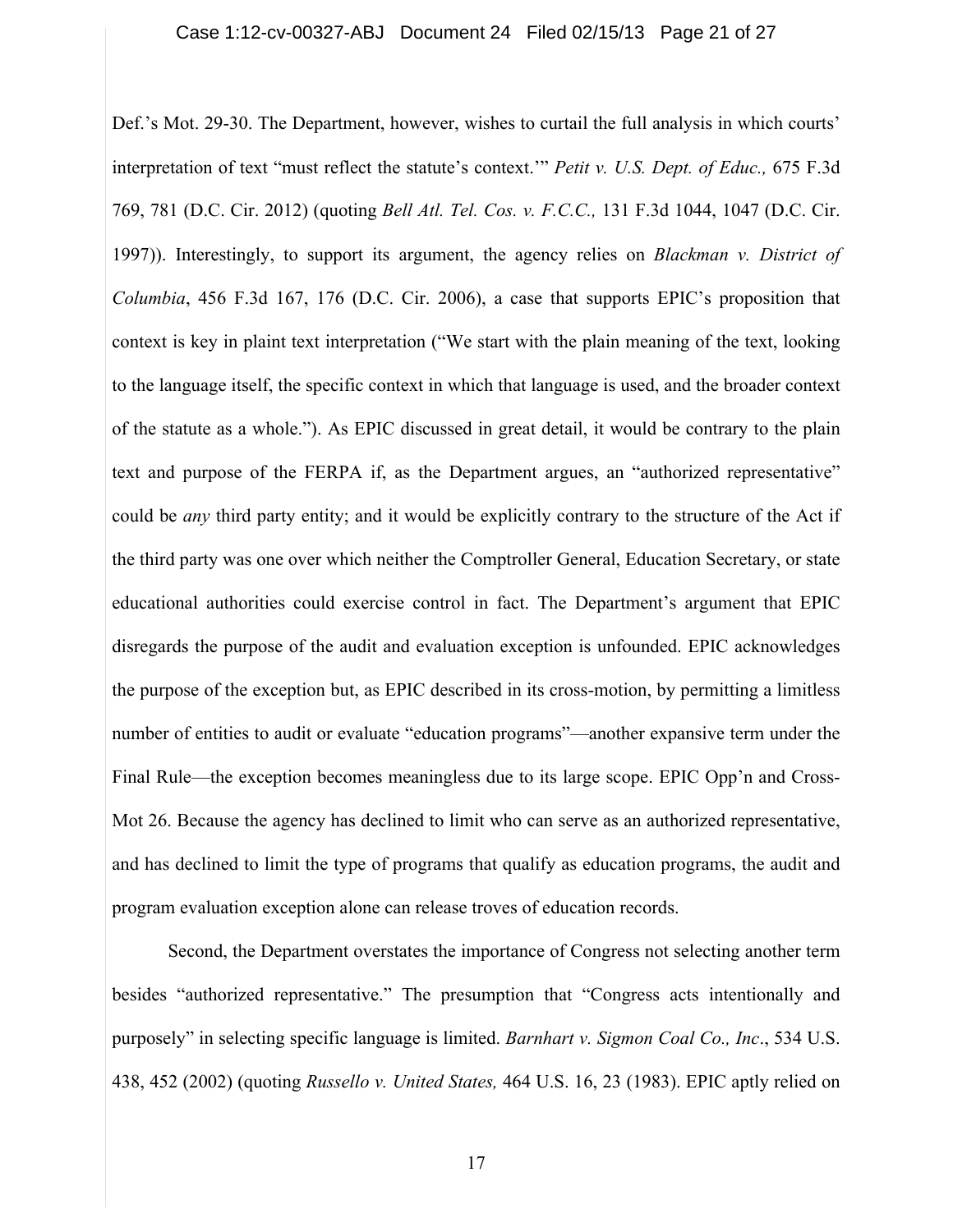### Case 1:12-cv-00327-ABJ Document 24 Filed 02/15/13 Page 22 of 27

both *Am. Chemistry Council v. Johnson*, 406 F.3d 738, 741 (D.C. Cir. 2005) and *Nat'l Rifle Ass'n of America v. Reno,* 216 F.3d 122, 127 (D.C. Cir. 2000) to support its claims that Congress was not required to choose a specific phrase to clarify that which is explicit both in the meaning of "authorized representative" and throughout the FERPA's scope: only a limited number of parties are granted access to education records.

### **B. Notwithstanding Congress's Statutory Limitations for "Authorized Representatives," the Department's Definition for "Authorized Representatives" is Not a Permissible Construction of the Statute**

As with *Chevron* step one, the Department's Final Rule is not entitled to deference under *Chevron* step two, which simply requires that "the agency's definition is 'based on a permissible construction of the statute,' *Chevron,* 467 U.S. at 843, which requires only that its construction be a 'reasonable' one." *Serono Laboratories, Inc.,* 158 F.3d 1330, 1320 (D.C. Cir. 1998) (quoting *Chevron, U.S.A., Inc. v. Natural Res. Def. Council,* 467 U.S. 837, 843-44)).

As explained in detail in both EPIC's comments and EPIC's cross-motion, the Final Rule unlawfully delegates its duties under the FERPA to entities and individuals not under the direct control of the educational authorities that provide them with access to private student data. EPIC Comment, AR 0526. *See also* EPIC Opp'n and Cross-Mot. 29-32. The Department is correct that FERPA imposes duties on state and local educational agencies and institutions to safeguard student records in exchange for federal funding. 20 U.S.C.  $\S$ 1232g(a). But that scenario is distinct from the Education Department delegating duties to authorized representatives over which the agency does not have control. In delegating to states pursuant to the FERPA, the Department has promulgated binding regulations that, if abrogated, the Department can terminate financial assistance to state and local educational agencies and institutions. 20 U.S.C.  $1232g(f)$ .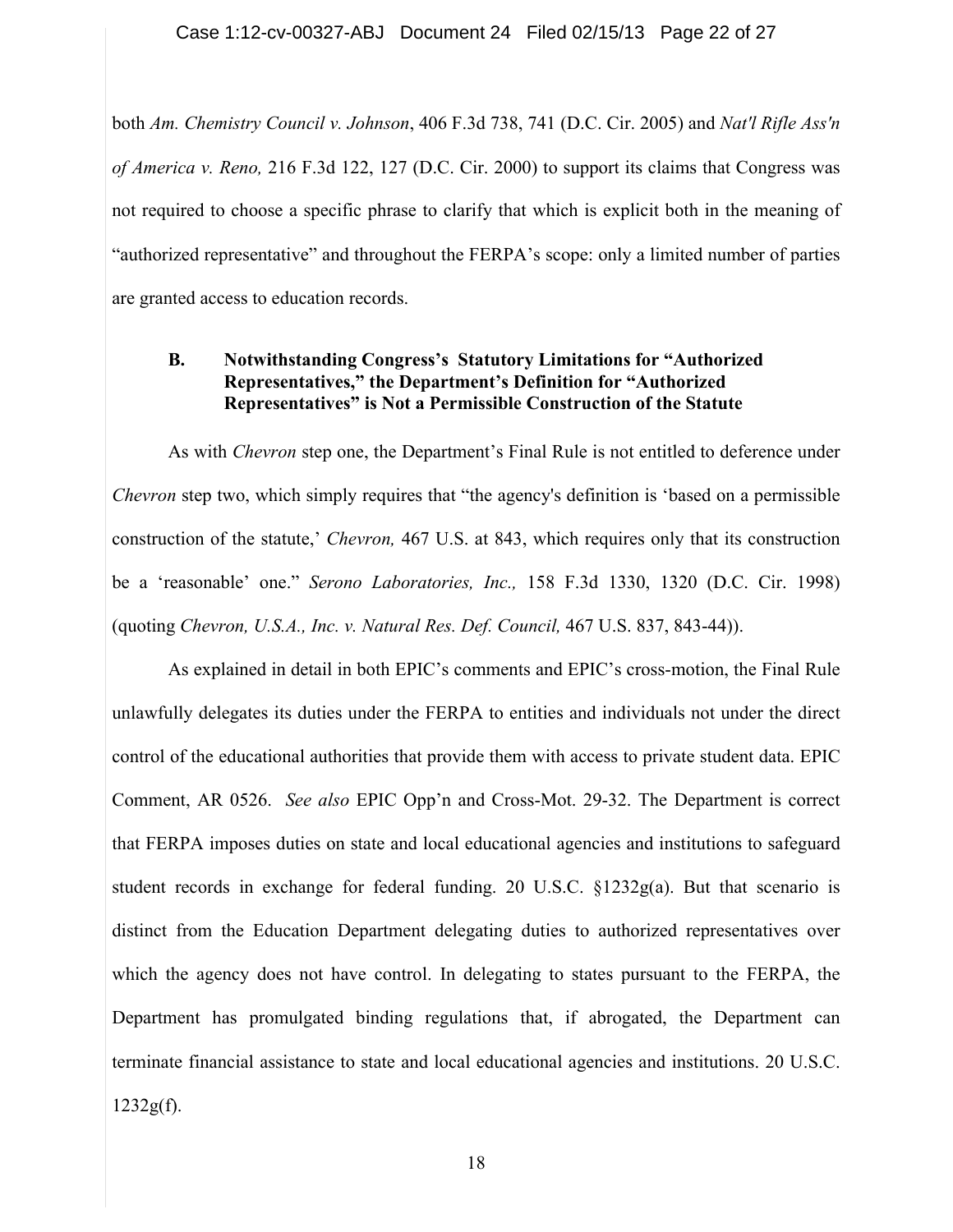The Final Rule is an improper delegation because it removes any duties under the FERPA for the authorized representatives, and therefore risks that these authorized representatives may pursue goals inconsistent with the Education Department and the FERPA. Here, as in *U.S. Telecom,* the Final Rule's "non-regulatory guidance" fails to adequately and legally bind the state and local educational institutions that would be tasked with ensuring FERPA compliance. And although "non-employee authorized representatives must be designated by a written agreement that includes specific provisions," the designator is only required to use "reasonable," unenforceable, "non-regulatory" methods to ensure that the authorized representatives uphold student privacy protections under the FERPA. 34 C.F.R. § 99.35(a)(2); Final Rule, AR 0712- 0715; 0737-0745. The Department explicitly declined to "impose specific requirements for reasonable methods," and instead issued a "non-regulatory guidance on best practices for reasonable methods." Final Rule, AR 0712. Thus, contrary to the Department's argument, the Final Rule improperly delegates authority to non-federal entities. The statutory text forbids the Department's interpretation because the FERPA mandates specific privacy safeguards for authorized representatives, and the Final Rule simply encourages non-binding, "non-regulatory" reasonable methods to adhere to the FERPA. 20 U.S.C. §1232g (b) (3); Final Rule, AR 0712.

Second, the Department's interpretation of "authorized representatives" is impermissibly retroactive because it removes vested privacy rights under the FERPA. The D.C. Circuit's decision in *Arkema Inc. v. EPA*, 618 F.3d 1 (D.C. Cir. 2010) is instructive. "The critical question [in determining whether a rule operates retroactively] is whether the interpretation established by the new rule 'changes the legal landscape.' *Arkema Inc*, 618 F.3d at 7 (quoting *Health Ins. Ass'n of Am., Inc. v. Shalala*, 23 F.3d 412, 423–24 (D.C.Cir.1994)). A rule is retroactive and changes the legal landscape "[i]f a new rule is 'substantively inconsistent' with a prior agency practice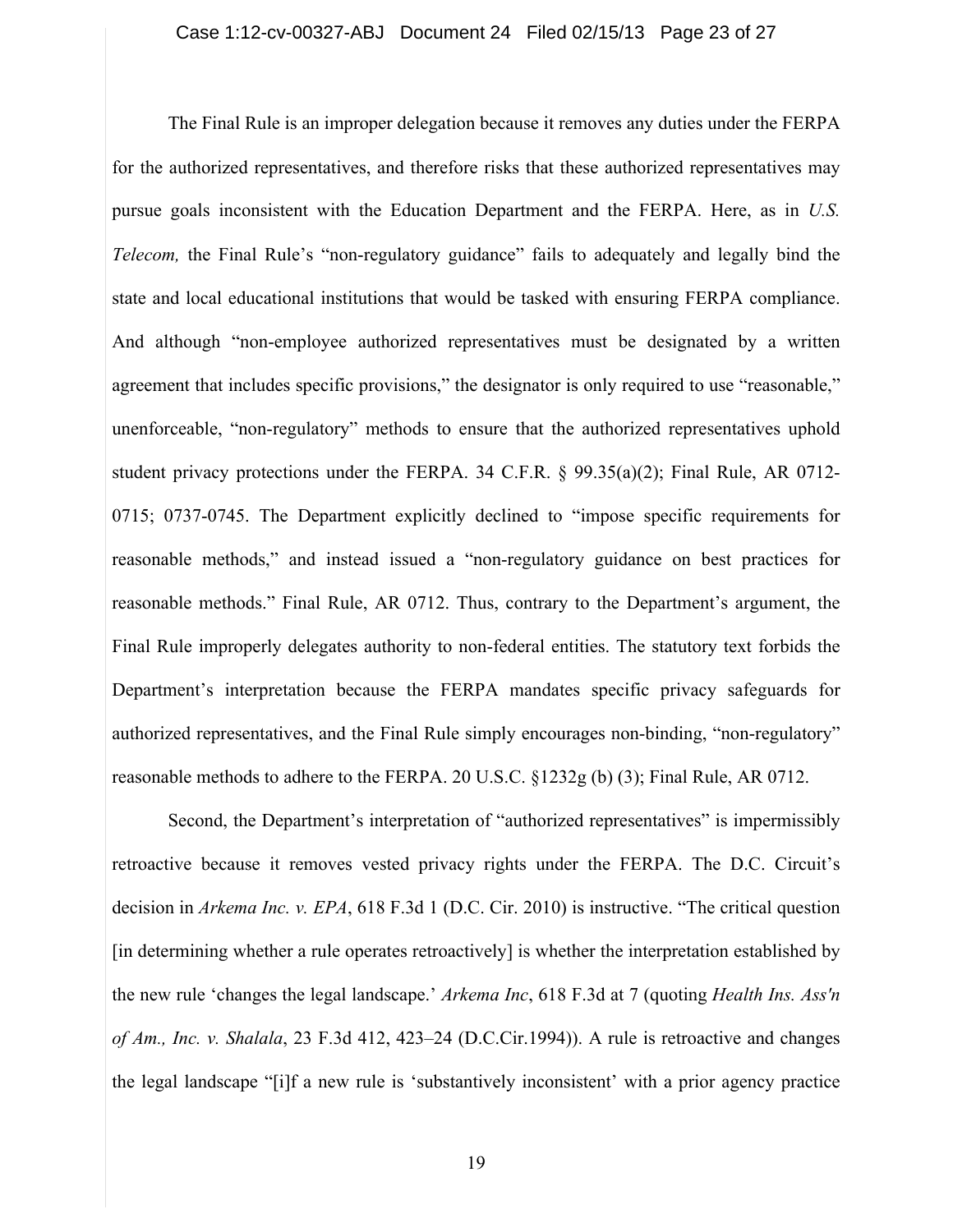#### Case 1:12-cv-00327-ABJ Document 24 Filed 02/15/13 Page 24 of 27

and attaches new legal consequences to events completed before its enactment," *Arkema*, 618 F. 3d at 7 (quoting *Nat'l Mining Ass'n v. Dep't of Labor*, 292 F.3d 849, 860 (D.C.Cir.2002). In the legal landscape before the Final Rule, only a limited number of entities—entities under direct control—were considered to be "authorized representatives." After the Final Rule, "any entity or individual" can be designated as an "authorized representative." 2011 Final Rule, AR 0733. The Department argues that *Arkema* is dissimilar from the present case because "plaintiffs were involved in no transactions with the Department." Def.'s Opp'n 33. But the individual coplaintiffs did, however, provide their sensitive education records to their educational institutions with the understanding that the institutions would safeguard their information in compliance with the FERPA. The Department's Final Rule removed these safeguards, and now the individual coplaintiffs' information is subject to disclosure. The co-plaintiffs provided their information under the belief that there would be limitations under the FERPA for their information disclosure, and with the Final Rule, the Department removed all of those expectations.

Third, the Department's interpretation is not permissible even in light of Congress's expansion of SLDS. The COMPETES Act explicitly states that the SLDS must "meet the requirements of" the FERPA. 20 U.S.C. § 9871(C). And although the ARRA does not mention the FERPA and students privacy rights under the statute, courts "assume that Congress is aware of existing law when it passes legislation," *S. Dakota v. Yankton Sioux Tribe*, 522 U.S. 329 (1998) (quoting *Miles v. Apex Marine Corp.,* 498 U.S. 19, 32 (1990)). Therefore, there is a strong presumption that Congress was well aware of the FERPA when it enacted both the COMPETES ACT and ARRA, and could have amended the FERPA if Congress felt that the three statutes were not in harmony. But Congress did not. Contrary to the Department's argument that it "simple re-examined what FERPA itself required," the Department issued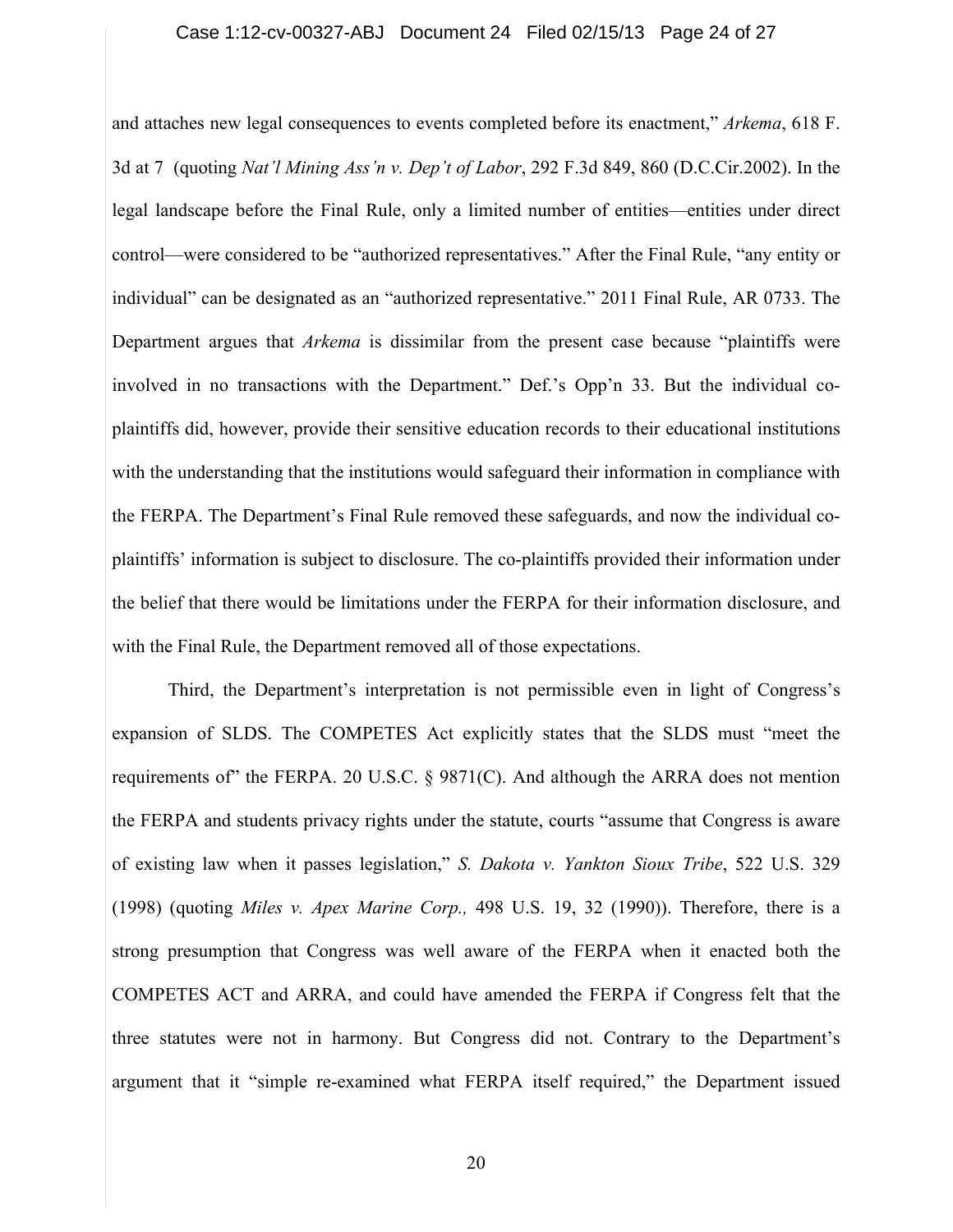regulations amending the FERPA to lower what it perceived as "barriers to Congress' goals." Def.'s Opp'n 34.

Fourth, even setting aside the COMPETES Act and ARRA, the Department's definition for "authorized representative" is unreasonable because, as discussed in EPIC's cross-motion, the definition insufficiently protects student privacy by not requiring a regulatory framework for authorized representations to protect student information. And the Department's argument that it has "incorporated these [nonbinding] requirements into its regulations" is of little to no significance because the nonbinding guidelines do not have the force of law like other Department regulations. EPIC's argument that the regulations will permit non-academic uses for student data is not unfounded because by failing to establish binding guidelines and precautions that authorized representatives must take to safeguard student information, the Department has increased the risk that student information will be used for non-academic purposes. In sum, it is not a permissible construction of the federal student privacy statute to propose instead nonbinding, unenforceable guidelines to safeguard sensitive student information.

For the foregoing reasons, the Department's interpretation of "authorized representative" is an impermissible construction of the FERPA and is not entitled to deference under *Chevron*.

### **VII. The Final Rule's Expansive Definition For "Education Programs" Is Not a Reasonable Construction Under the FERPA**

The FERPA grants access to education records "in connection with the audit and evaluation of Federally-supported education programs, or in connection with the enforcement of the Federal legal requirements which relate to such programs." 20 U.S.C. §1232g(b)(3); *see also id*. § 1232g(b)(5). Prior to the Final Rule, "education programs" under the FERPA were undefined. The Final Rule created an expansive definition for "education programs":

Education program means any program that is principally engaged in the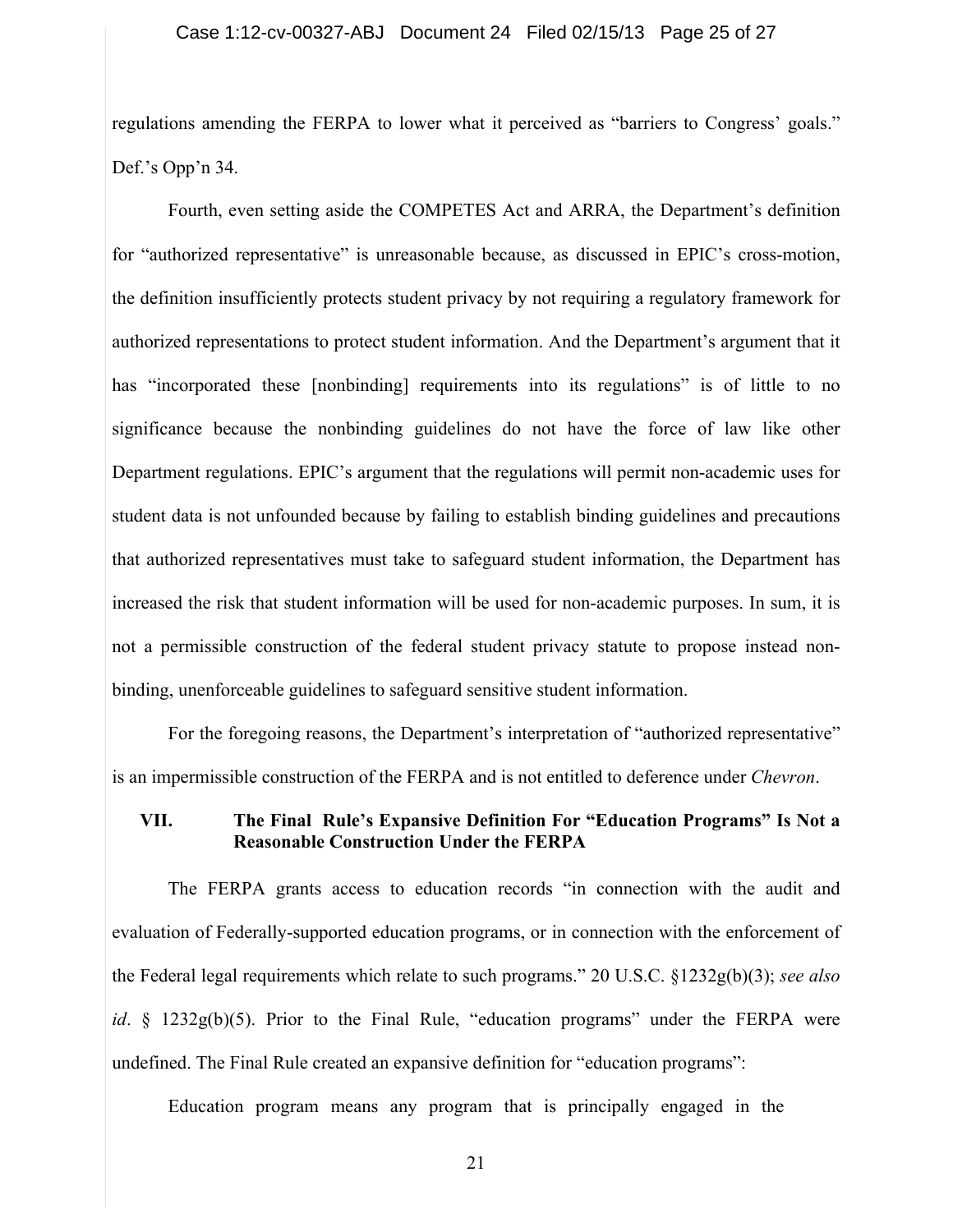provision of education, including but not limited to, early childhood education, elementary and secondary education, postsecondary education, special education, job training, career and technical education, and adult education, and any program that is administered by an educational agency or institution.

34 C.F.R. § 99.3.; 2011 Final Rule, AR 0733.

The Department claims that EPIC's objection to the definition is "driven by failure to understand the bifurcated definition." Def.'s Opp'n 37. EPIC fully understands the bifurcated definition, but notes that the definition is too expansive, and that analyzed in the context of the "education program" auditing and evaluating exception, the Department's interpretation will permit a large number of individuals to have access to student data. For this reason and the reasons discussed in EPIC's cross-motion, the Department's interpretation of "education programs" is not entitled to *Chevron* deference.

## **VIII. The Disputed Definitions Are Not in Accordance with Law Because They Are Contrary to the FERPA's Plain Meaning and Not a Permissible Construction of the Statute**

EPIC advances its claims that the Department's interpretation of "directory information," authorized representative," and "education program" are not in accordance with law because they are not faithful to a plain reading of the FERPA, nor is the Department's interpretation a permissible construction of the statute.

## **CONCLUSION**

For the foregoing reasons, the Court should vacate the Department's Final Rule definitions for "education program," "authorized representative," and "directory information," and deny the Department's motion to dismiss and motion for summary judgment, and grant EPIC's motion for summary judgment.